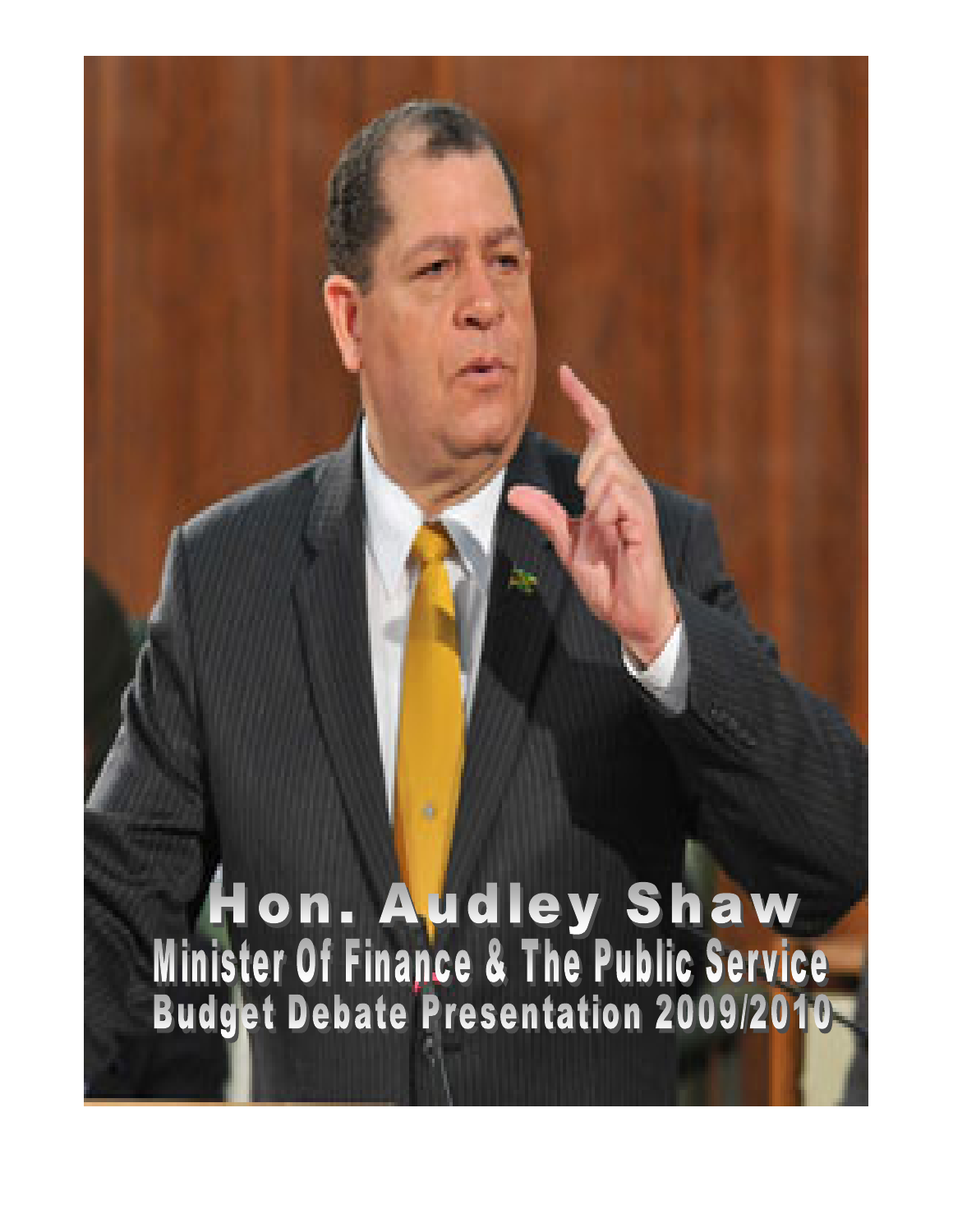# **PRESENTATION**

# **BY**

# **THE HON. AUDLEY SHAW**

# **MINISTER OF FINANCE AND THE PUBLIC SERVICE,**

# **THE 2009/2010 BUDGET DEBATE**

April 23, 2009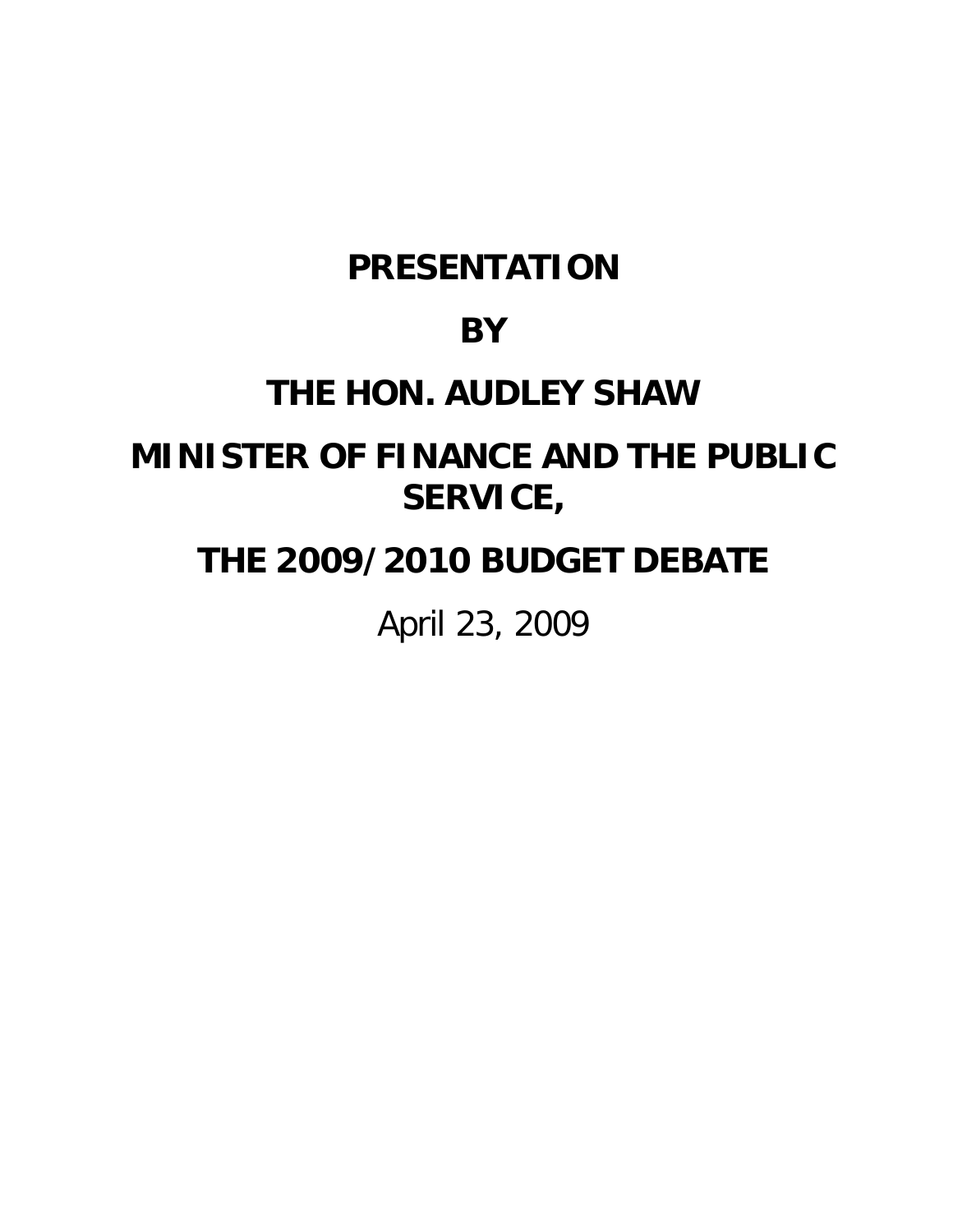# **TABLE OF CONTENTS**

| <b>INTRODUCTION</b>                                    | 3                       |
|--------------------------------------------------------|-------------------------|
| REVIEW OF ECONOMY FY 2008/09                           | $\overline{\mathbf{7}}$ |
| MACROECONOMIC TARGETS - FY 2009/10                     | 9                       |
| ECONOMIC FRAMEWORK & INITIATIVES TO IMPROVE GOVERNANCE | 11                      |
| <b>DEBT MANAGEMENT</b>                                 | 12 <sup>2</sup>         |
| <b>TAX REFORM</b>                                      | 13                      |
| BECOME TAX COMPLIANT - A NEW PHASE OF AMNESTY          | 14                      |
| REVENUE PROTECTION DIVISION                            | 14                      |
| HIGHLIGHTS OF EXPENDITURE BUDGET 2009/10               | 16                      |
| ENHANCED SOCIAL SAFETY NET                             | 16                      |
| <b>CAPITAL EXPENDITURE</b>                             | 17                      |
| <b>FINANCING PROGRAMME FY09/10</b>                     | 18                      |
| <b>REVENUE AND GRANTS</b>                              | 18                      |

1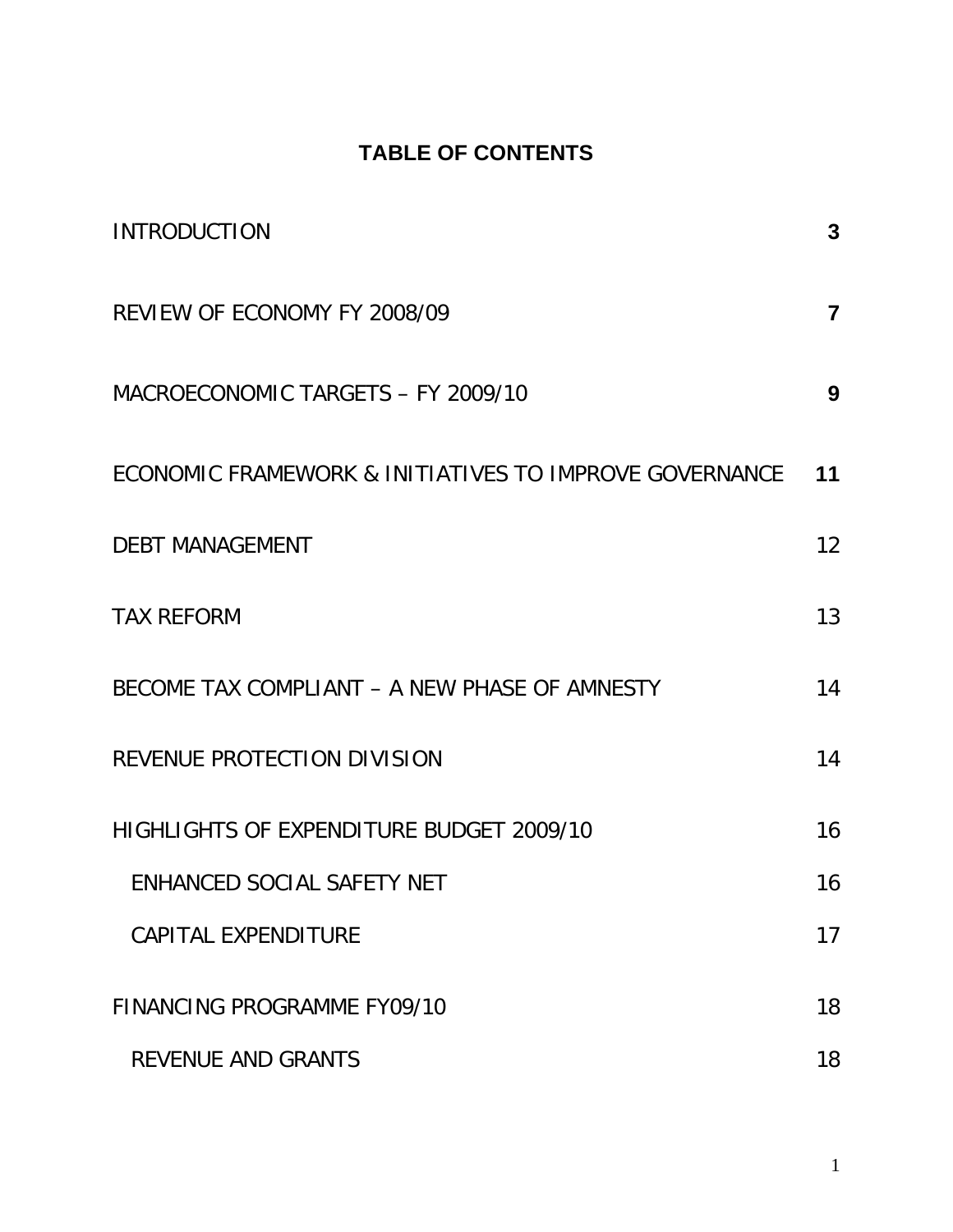| BORROWING PROGRAMME            | 19 |
|--------------------------------|----|
| REVENUE PROGRAMME 2009/10      | 20 |
| ENHANCED ROAD MAINTENANCE FUND | 21 |
| INCOME TAX THRESHOLD           | 22 |
| CONCLUSION                     | 23 |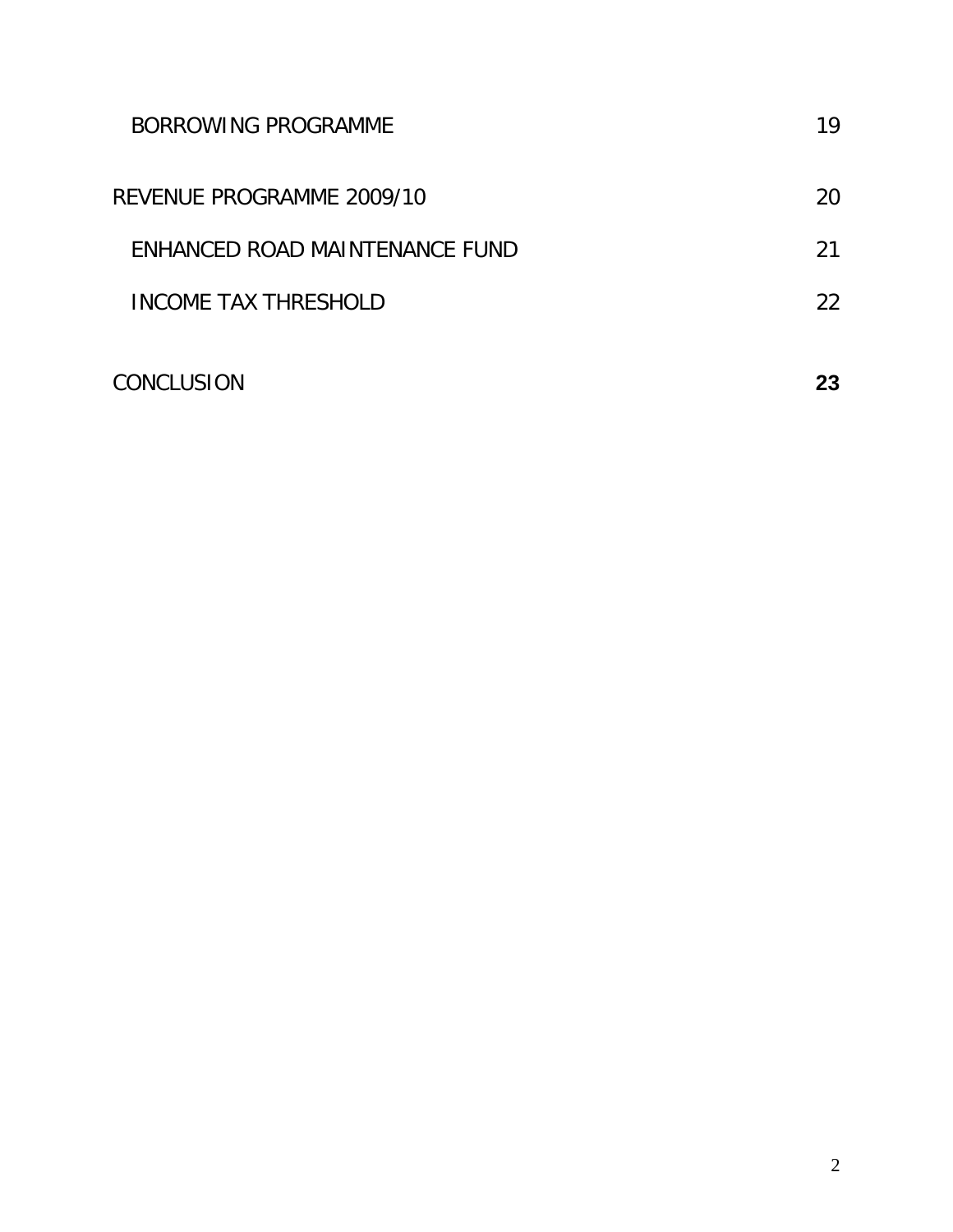## <span id="page-4-0"></span>**INTRODUCTION**

**We enter this year's Budget debate in the midst of the most challenging global economy in our nation's history.** The world is experiencing a severe economic contraction not seen since the great depression over 75 years ago. All over the world: economies are slowing, businesses are closing and jobs are vanishing. Under this weight, some of the oldest and largest companies in the world have buckled. In this climate, economies many times larger and richer than Jamaica have collapsed.

The fundamental starting point for this debate must be to accept the full extent of our problems. **Let there be no doubt, we recognize and are realistic about the economic headwinds we face.**

**Our problems cannot be blamed on external events alone.** While some of the most immediate issues may have been *triggered* by external events, our fundamental economic problems were not *caused* by external events. The core structural deficiencies in our economy have existed for decades and are homegrown. It has been said, *"you only find out who is swimming naked when the tide goes out."* 

In the same way, the global crisis has revealed large imbalances that were allowed to persist and remain unaddressed for too long. A high debt burden, an inefficient and inequitable tax system, a broken energy infrastructure and a culture of corruption are not new and were all made-in-Jamaica by Jamaicans. **We cannot afford to sit on our hands and wait for an external recovery, the solution to this crisis must come from Jamaicans and must be madein-Jamaica.**

**The Government, Opposition, private sector and civil society have the opportunity to address stubborn, long-lasting economic imbalances once and for all**. If ever there was doubt that these problems demand urgent and sweeping reform, those doubts are gone. If ever there was a question that inaction and indecision have consequences, we now know the answer.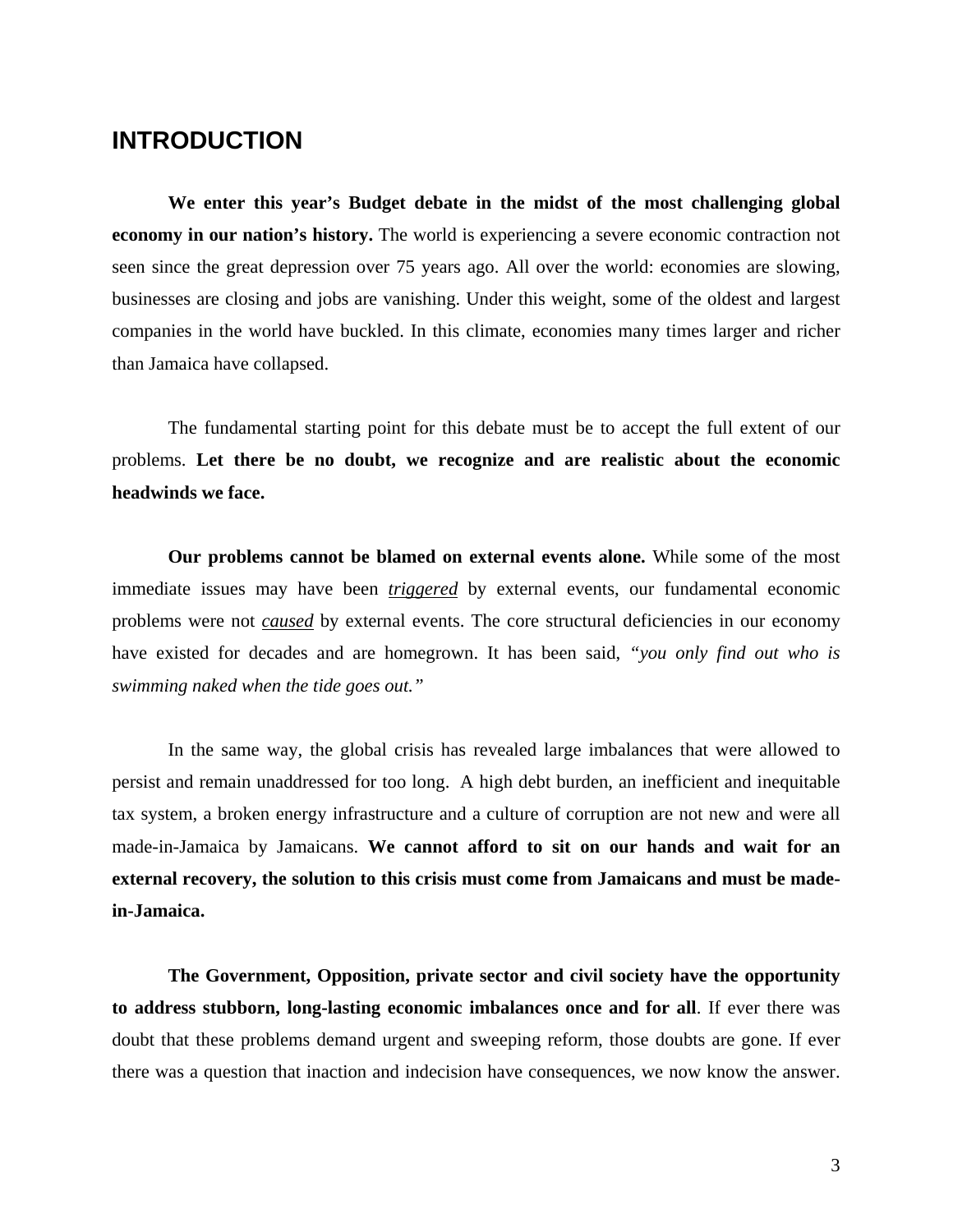If ever there was a time to put aside selfish partisan political differences for the greater good of Jamaica, surely that time is now.

**We believe that we must use this crisis to come together and address our long standing and fundamental economic problems.**

**Navigating our way through these challenging times will require tough decisions and shared sacrifice.** In this regard, I would like to thank the hardworking and loyal public sector workers for the wisdom and patriotism they have displayed in playing their part. The entire nation thanks them for their sacrifice. Later, I will be announcing measures that will make up in part for the wage freeze.

Also, earlier this month, the Prime Minister announced that he would be voluntarily cutting his salary and asked that we in this Honourable House follow his lead. Today I reiterate his call that all parliamentarians act to reduce their salaries by 10%. The proceeds of salary cuts from government members (\$8.0M) will go to assist our infirmaries island wide.

We believe this is an unprecedented and critical demonstration to all Jamaicans that we in this Honourable House are united and prepared to lead by example. We cannot ask for cuts unless we are prepared to accept cuts. We cannot ask for sacrifice unless we are prepared to sacrifice. **Sacrifices must be shared.**

**We have limited tools at our disposal to tackle the many problems that we face.** In the last decade, Jamaica was left behind as the rest of the world boomed. Now, with the world economy at a standstill, we find ourselves with limited resources to counteract the downturn. When we should have been growing and producing surpluses, we borrowed. Now, we find ourselves with scarce resources and a massive debt burden.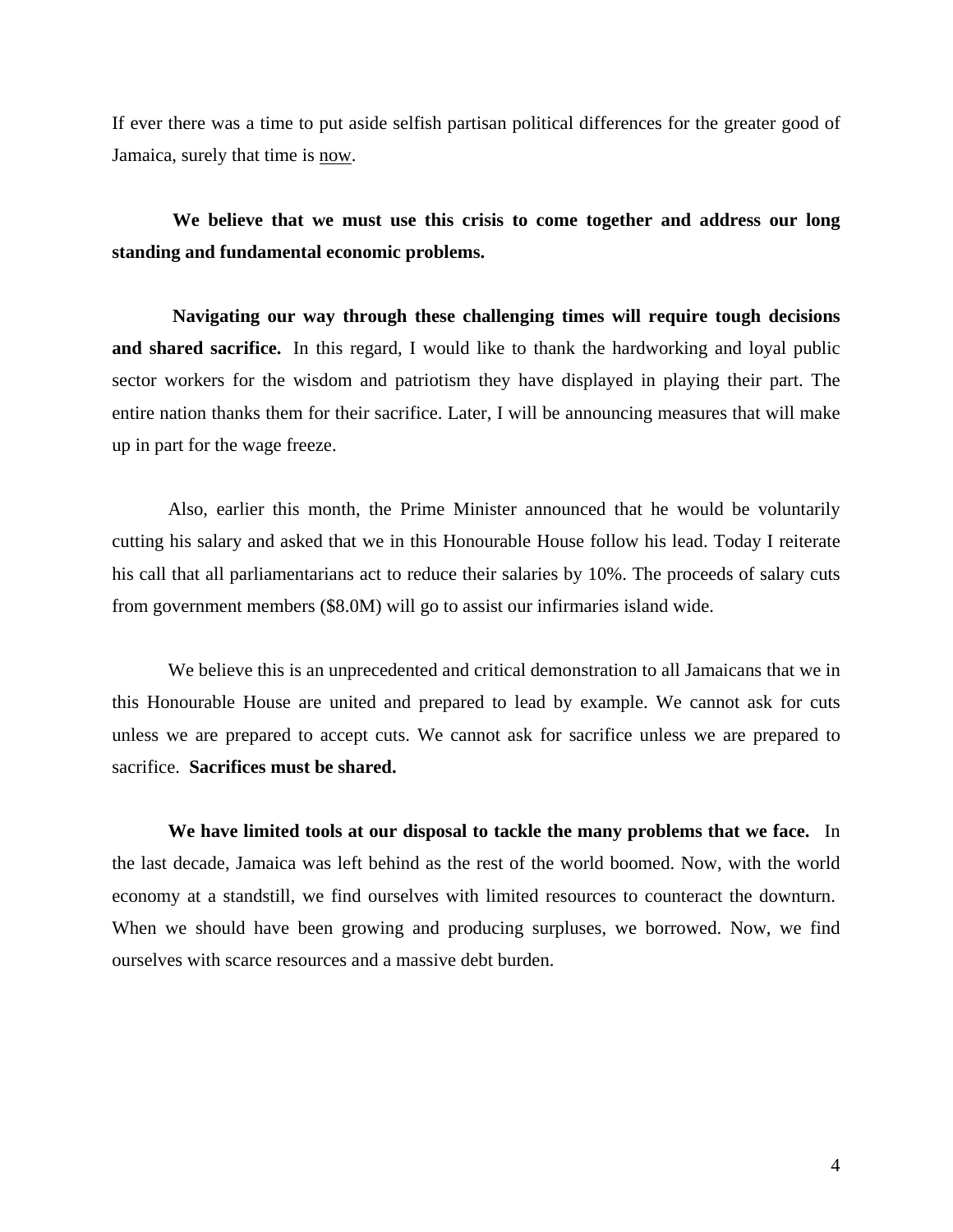**It is no secret that the debt burden overwhelms our budget and leaves us little room to manoeuvre.** I've spent much of my time in politics thinking and speaking about the debt and have stood in this Honourable House on several occasions and denounced it as the: "*albatross around our necks*." We continue to believe that the debt is a major binding constraint to growth and development in Jamaica.

## **But let it be clear, we cannot and will never waiver in our commitment to fulfill all our debt obligations.**

**We have a plan in place to combat the current problems we face and build a solid foundation for growth and development.** During this difficult time, our first priority must be to maintain stability throughout our financial system. To that end, earlier this year we **took action** and provided liquidity to the financial sector. While other countries in the region have experienced acute shocks, our financial system remains stable. Second, we must reduce the pain of our debt burden by securing low-cost financing. In recent months we **took action** and have secured unprecedented multilateral support from a variety of sources.

We must use this as an opportunity to address the long standing structural problems in our economy and renew our commitment to the core pillars of our economic policy. We must rebuild the foundation of our economy to make it competitive and provide the opportunity for a better life for our citizens:

- 1) Debt management
- 2) Tax reform
- 3) Bureaucracy, corruption and waste
- 4) Investment promotion
- 5) Energy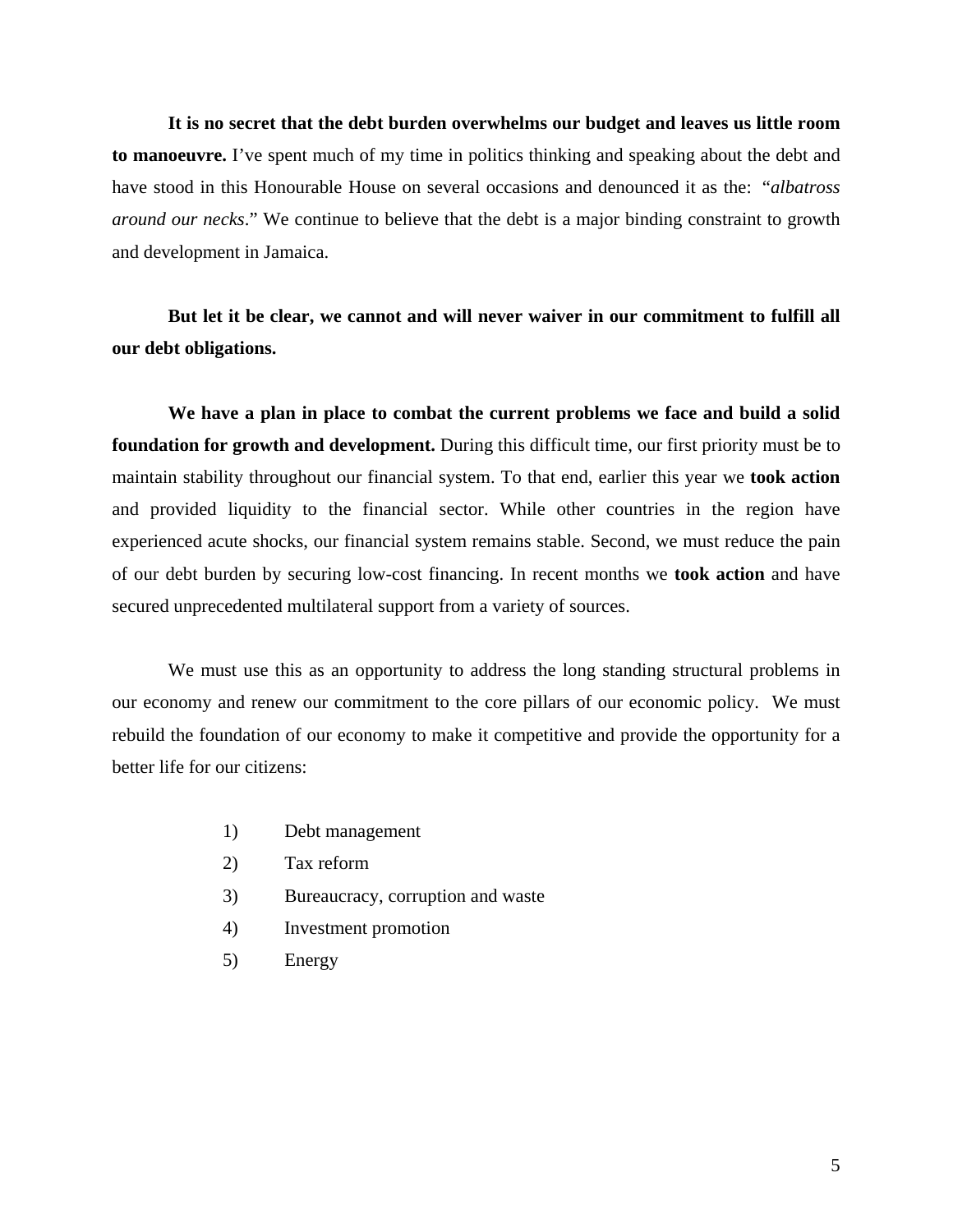**Mr. Speaker, this is not a time for recrimination, recrudescence nor undue remonstration about past policy errors. Whether those who governed before us were wrong on some issues, is no longer the central issue. Neither is it a time for baseless criticisms and obstructionism in the face of these new and unprecedented challenges.** 

**We are where we are. Understanding how we got here, while important as it avoids repetition of past mistakes, must take second place to charting a new course out of our national predicament.**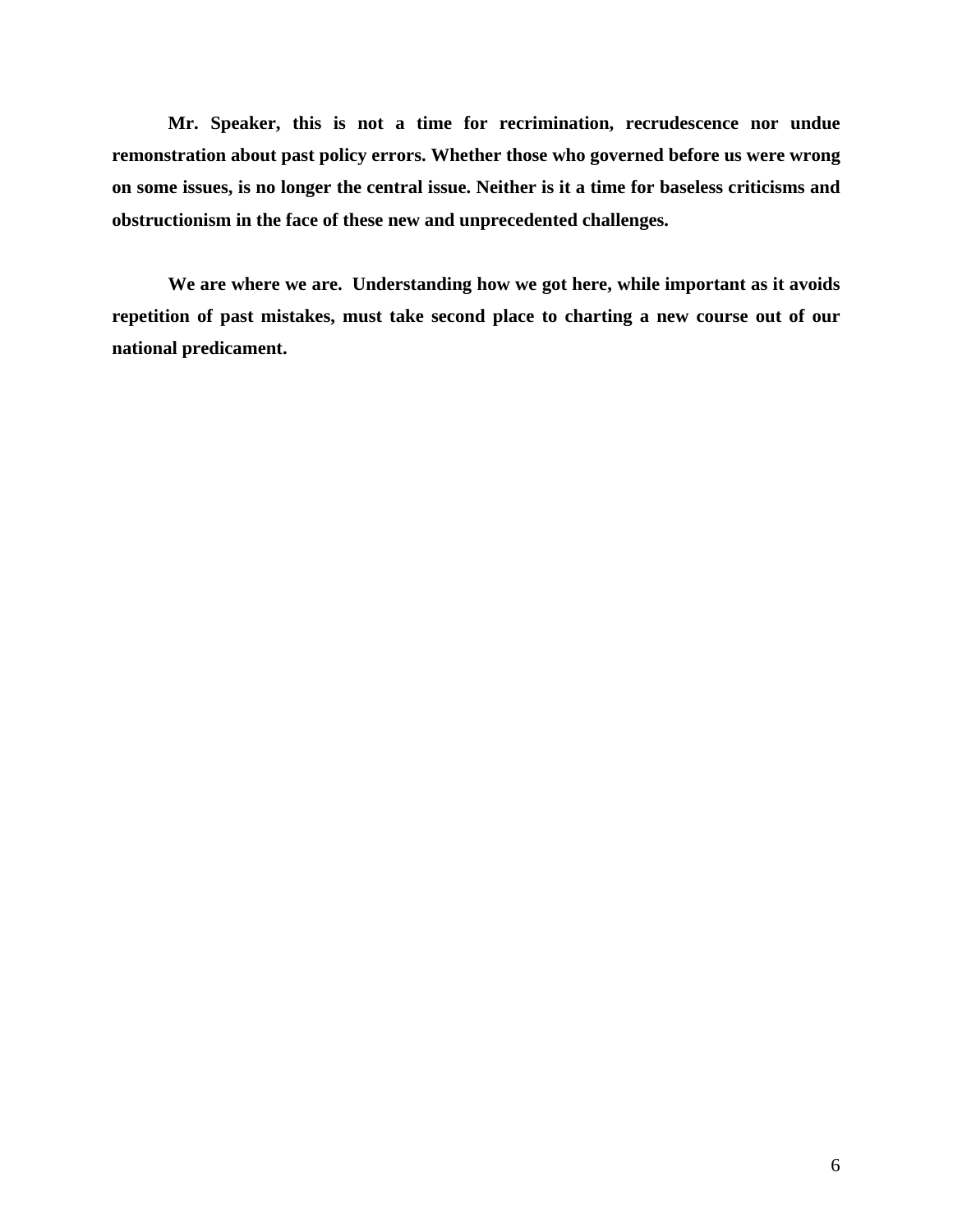## <span id="page-8-0"></span>**REVIEW OF ECONOMY FY 2008/09**

**During FY 2008/09 the Jamaican economy was confronted with severe challenges from the global economy.** These developments, together with weather related shocks during the year, had an adverse impact on the Jamaican economy.

**The Jamaican economy contracted by 0.6 per cent in 2008.** This decline was in contrast to growth of 1.2 per cent in 2007. The main industries that contracted were agriculture, forestry & fishing, manufacture, construction and transport, storage & communication. Growth was recorded in finance & insurance services, wholesale & retail and hotels & restaurants. **The reduction in GDP growth was principally a result of the global economic slowdown.** 

**Inflation for the fiscal year 2008/09 was 12.4 per cent**. This was above our target of 9.0 to 10.0 percent. The out-turn however was significantly lower than the 19.9 per cent for FY2007/08. The inflation for this fiscal year was heavily weighted to the first half. During this period inflation was 11.0 per cent as a result of sharp increases in international commodity prices.

Other factors affecting inflation for the fiscal year included supply shocks from adverse weather conditions, and a depreciation in the exchange rate over the last two quarters.

**The current account deficit for FY2008/09 was 19.2 per cent of GDP.** This represents a deterioration of 3.9 percentage points over the previous year. This deterioration was influenced principally by sharp increases in the values of fuel and food imports in the first half of the year.

**At the end of March 2009, the NIR stood at US\$1.6 billion representing some 12 weeks of imports.** The NIR declined by US\$105 million during the calendar year.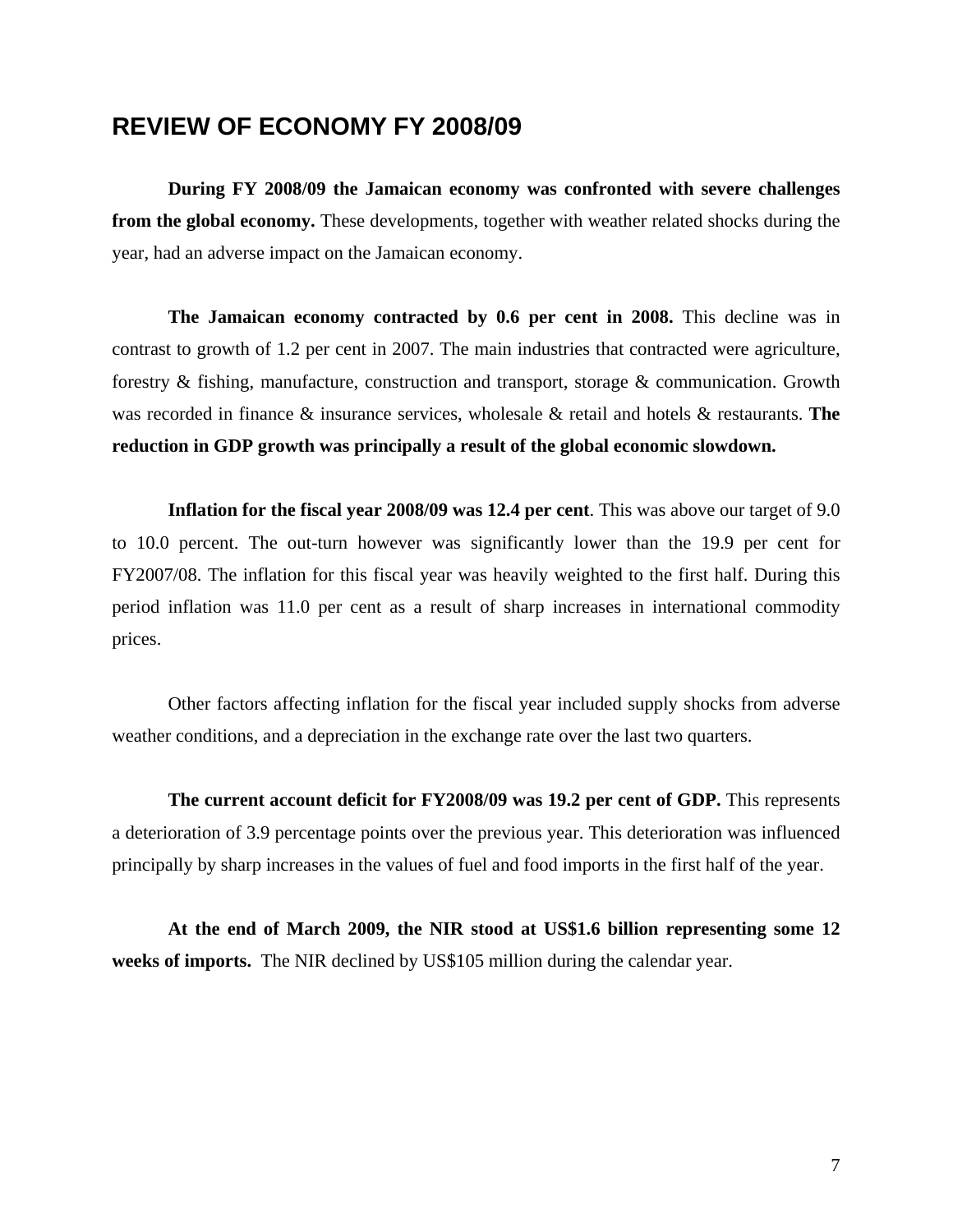**The foreign exchange market was subject to considerable pressures in FY 2008/09, particularly in the last two quarters of the year.** These pressures were mainly related to the acceleration of the international financial crisis. Against this background, the weighted average selling rate of the Jamaica Dollar depreciated *vis-a-vis* the US dollar by approximately 20.0 per cent for the fiscal year.

## **This year, the GOJ and the BOJ took a number of strategic actions to respond to the difficult external environment. The key measures taken this fiscal year include:**

- (I) Establishing a special loan facility for securities dealers and deposit taking institutions with us dollar liquidity needs
- (II) Establishing an intermediation facility in both foreign and local currency to enhance the flow of credit in the system.

**We believe these steps have been successful in achieving our objective of stabilizing the financial system. Our financial system remains strong and well capitalized.**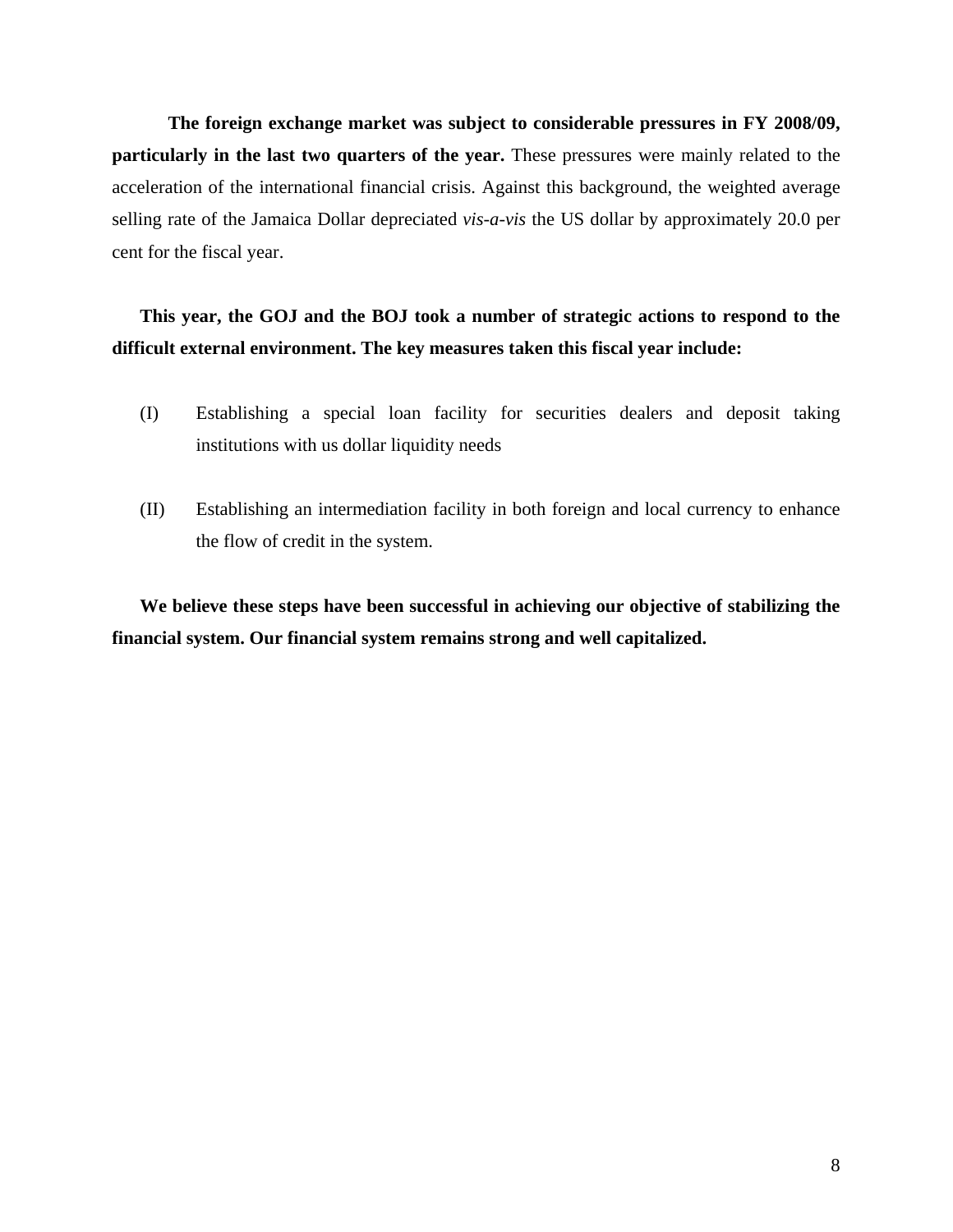## <span id="page-10-0"></span>**MACROECONOMIC TARGETS – FY 2009/10**

The macroeconomic programme for FY2009/10 assumes that global economic growth will not recover until the second quarter of 2010 and that commodity prices remain depressed for the duration of the downturn.

These assumptions are in line with the world economic outlook issued yesterday by the IMF. It predicts that the global economy will decline this year for the first time since World War II:

| Canada         | $-2.5%$  |
|----------------|----------|
| <b>USA</b>     | $-2.8\%$ |
| France & Spain | $-3.0\%$ |
| Italy          | $-4.4\%$ |
| Germany        | $-5.6\%$ |
| Japan          | $-6.2\%$ |

Our assumptions are conservative and more pessimistic than the international consensus. Nonetheless, we feel these assumptions are prudent in light of the uncertainty surrounding the timing of a recovery. **We are confident that this macroeconomic programme forms a sound base to construct a realistic and credible Budget.** 

**Real GDP is projected to contract in the range of 2.5 per cent to 3.5 per cent for the fiscal year 2009/10.** Real sector activities are expected to be negatively affected by the declining demand for exports, lower capital flows and a reduction in remittance flows.

**For FY2009/10 inflation is expected to be in the range of 11.0 per cent to 14.0 per cent.** The forecast primarily reflects the anticipated impact of the recent depreciation in the exchange rate. The impact of depreciation, however, will be tempered by weaker growth in domestic demand. Lower prices for international commodities should also have a moderating impact on domestic inflation.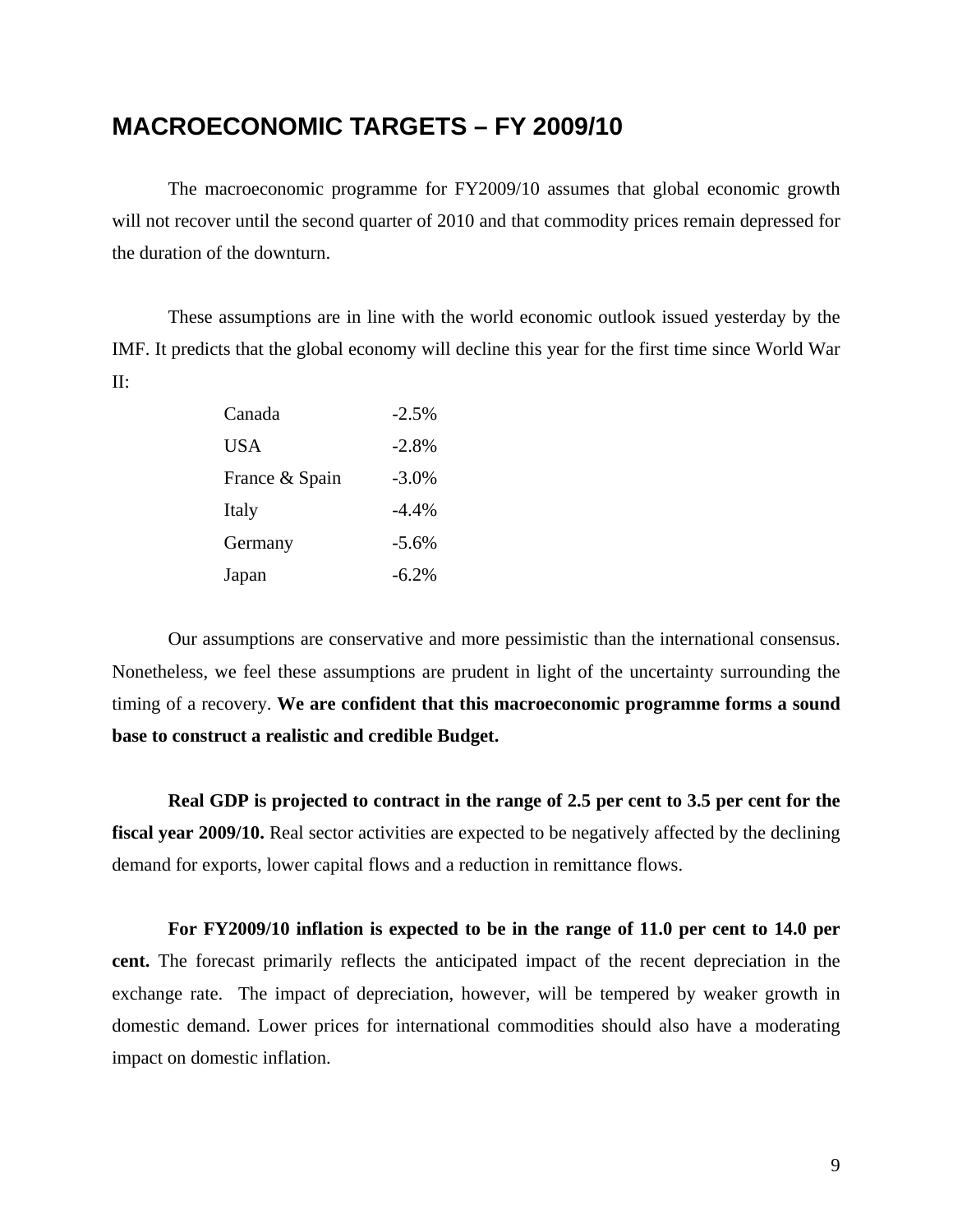**The current account deficit is expected to narrow to 14.2 per cent of GDP as a result of weaker demand for imports.** The projected contraction reflects a significant improvement in the deficit on the goods account. This improvement is expected from a sharp decline in the value of imports, mainly oil. While the government is not expected to return to the capital markets in this fiscal year, expected loan inflows from the multilateral financial institutions will also assist in meeting financial obligations.

The risks to our forecast are: higher than anticipated international commodity prices and adverse weather conditions. **The potential upside to our forecast includes: a shorter than expected global recession and an opening of the credit markets.**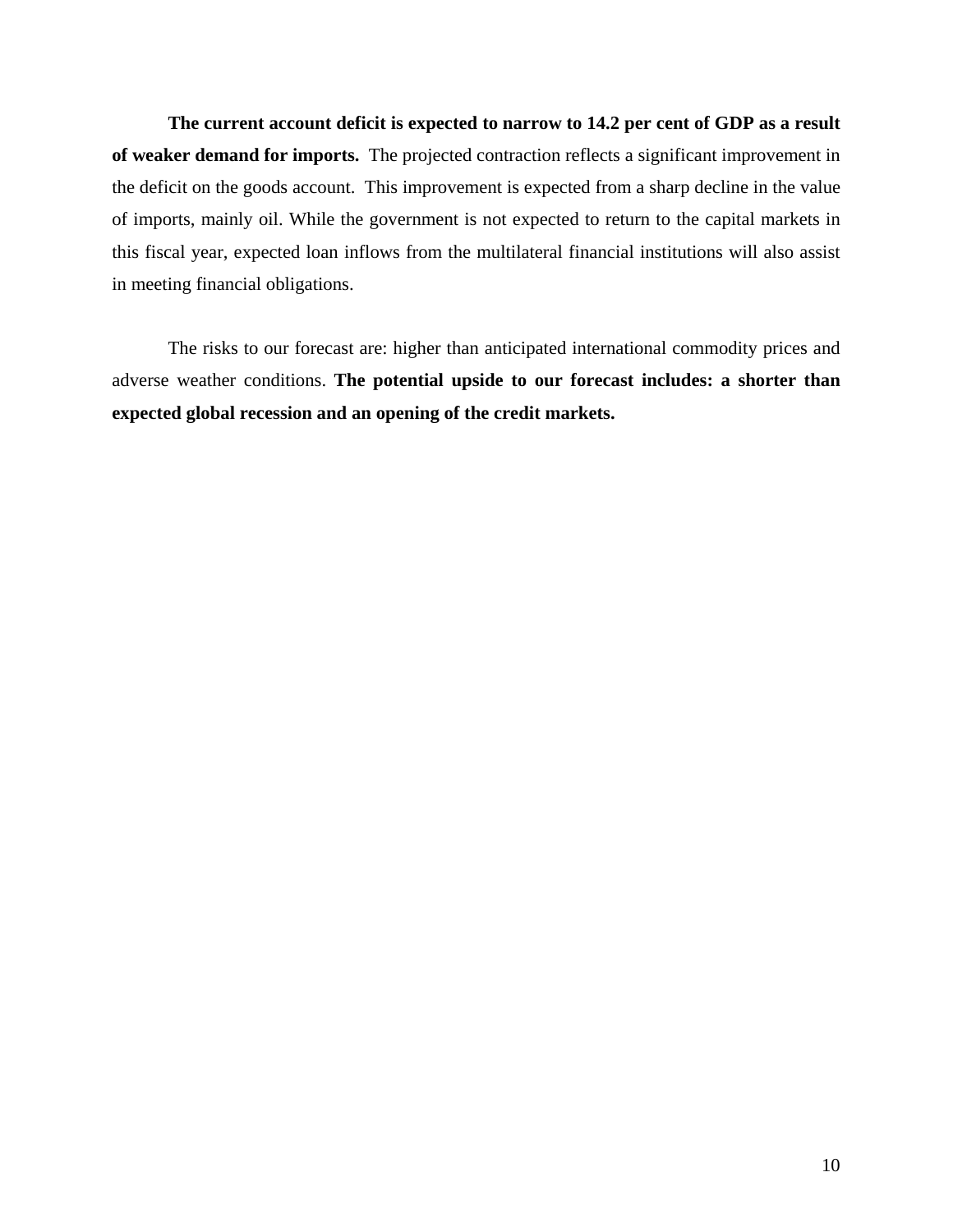# <span id="page-12-0"></span>**ECONOMIC FRAMEWORK & INITIATIVES TO IMPROVE GOVERNANCE**

**The Jamaican economy has a number of fundamental structural weaknesses. These weaknesses have been highlighted by the global economic crisis, but they were not caused by the crisis.** In fact, they are a function of our own policies and have existed unaddressed for decades. The major weaknesses include large persistent fiscal deficits and as a consequence, one of the highest levels of debt in the world. This crisis provides a wake up call to the Jamaican society. It also presents an opportunity to focus our collective efforts on addressing these issues head on.

#### **We have developed a framework to address the following key reforms:**

- Controlling public sector balances and debt
- Rationalizing public bodies
- Improving central government financial management and budget processes
- Increasing revenue collection
- Increasing growth and competitiveness
- Managing the public sector wage bill

**This reform agenda is in support of the core economic framework to which we are committed:** 

- A sound predictable macro-economic policy
- Disciplined and strong fiscal management of the economy
- A tax system that is simplified and equitable
- A modernized labour market geared toward high levels of productivity
- A simplified business-friendly bureaucracy
- Effective measures to prevent corruption and fight crime and
- Supportive infrastructure.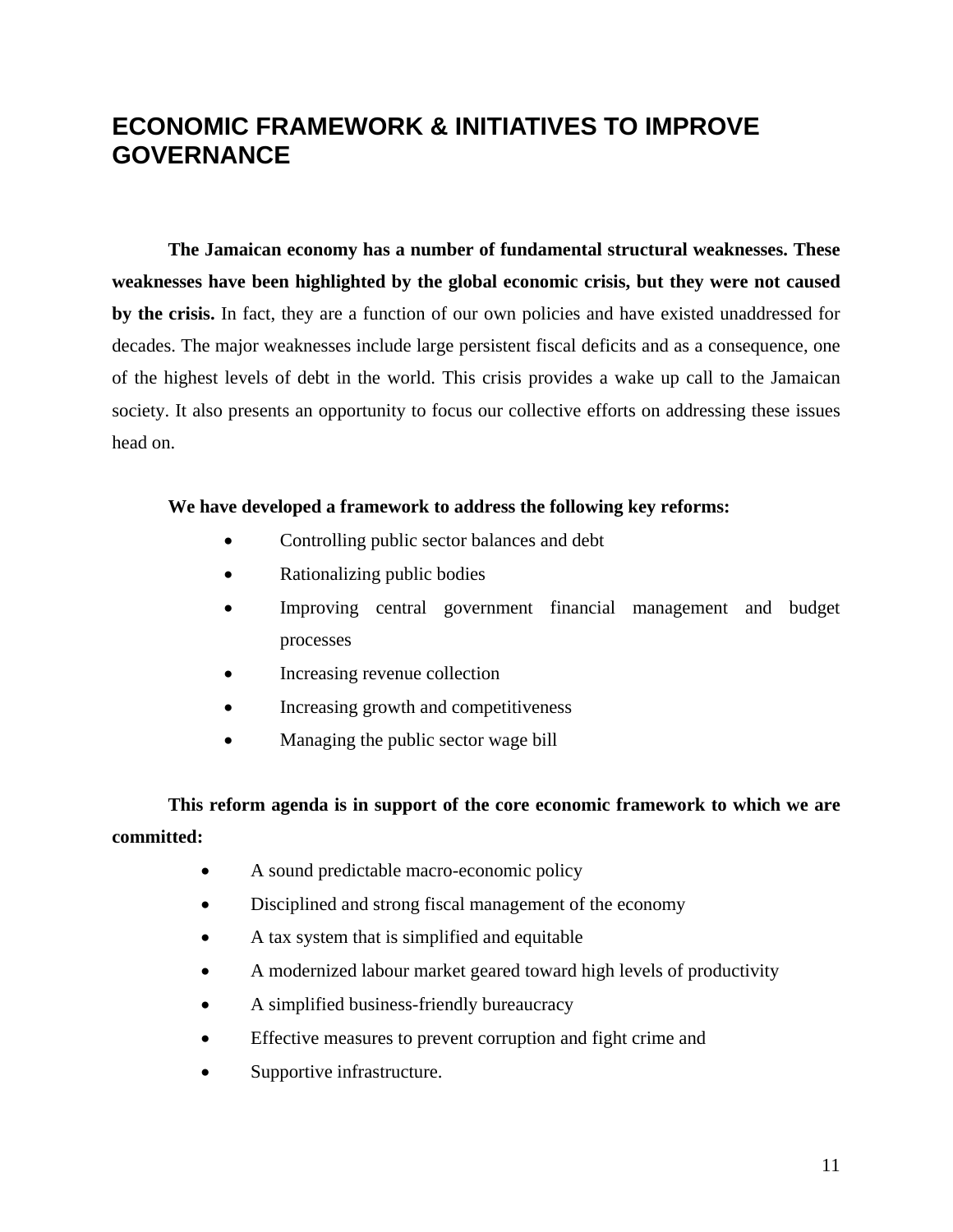### <span id="page-13-0"></span>**DEBT MANAGEMENT**

**The intensified engagement of multilaterals is a major component of our debt management strategy. In a short period of time, this policy has produced real results.** Since assuming office just over nineteen months ago, this administration has sourced significant multilateral credit in both project and policy-based loans.

The timing of these efforts has been fortuitous. Given the depressed state of the international capital markets, it is unlikely that these funds could have been sourced privately. Certainly, they could not have been sourced at such favorable terms. Not only have we been able to access credit at attractive interest rates but we have been able to secure longer repayment terms. **To date, we have successfully negotiated a total of US\$951 million in credit from the World Bank, the Inter-American Development Bank and the Caribbean Development Bank.** 

**I welcome the latest word from the World Bank that leading Development Banks have pledged to increase their support to the Caribbean and Latin America by providing up to US\$90B in an effort aimed at insulating the region from the global slowdown and spurring economic growth. The World Bank has been encouraging partner multilaterals to ensure that the external shock of the global crisis does not lead to a social and human crisis.** 

**Our multilateral partners strongly support the government's Fiscal and Monetary Reform Programme. Nevertheless, our policy targets are our own and were not imposed on us as conditions for accessing loans.** We believe that these reforms are critical to the implementation of our economic framework.

**I wish to stress that we are committed as a government to reducing our fiscal deficit towards attaining a balanced Budget in the medium term which will directly impact the high interest rates that now exist in the economy.**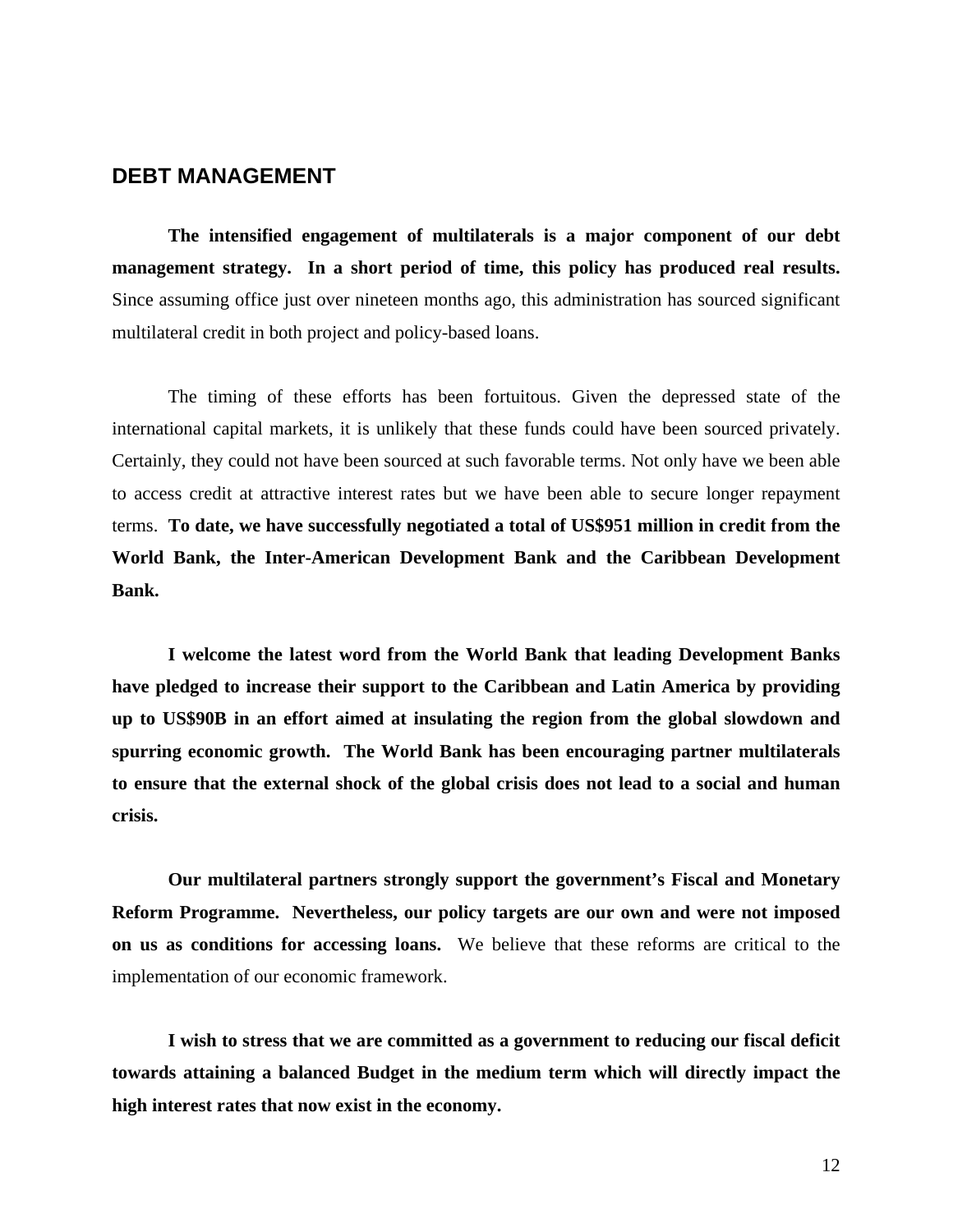## <span id="page-14-0"></span>**TAX REFORM**

**Tax reform is an essential element of Jamaica's National Development Strategy.** The goal of the reform programme is to ensure that Jamaica has a tax system that is simple, fair and competitive. The government is committed to developing better auditing capabilities to increase levels of compliance.

**In this fiscal year, effective July 1 the promised consolidation of statutory deductions will be implemented.** 

**While specific tax measures will be addressed later in this presentation, I will touch now on some key tax-related reforms which are part of our longer term economic framework:** 

**Improve Inland Revenue efficiency**: the Collectorates across the island are being made more efficient and customer friendly. Paying taxes should not be a physical burden, nor should it result in loss of time and productive energy.

**Establishment of the Large Taxpayer Office (LTO):** the Tax Administration Department has now established the LTO which commenced operations on the first day of this new fiscal year. The office which will cater exclusively to that key 3% of our taxpayers who are responsible for paying 80% of the taxes in Jamaica. This will enable our tax administrators to interface with industry leaders in a more proactive and systematic manner in order to improve service delivery and foster greater compliance.

**Establishment of the Forensic Data-Mining Intelligence Unit (FDIU):** this Unit has been established to identify a wide cross-section of self-employed persons. **The focus of this unit cannot be over emphasized – the Tax Administration will be putting the spotlight on tax cheats. Everyone must pay their fair share – no more, no less.**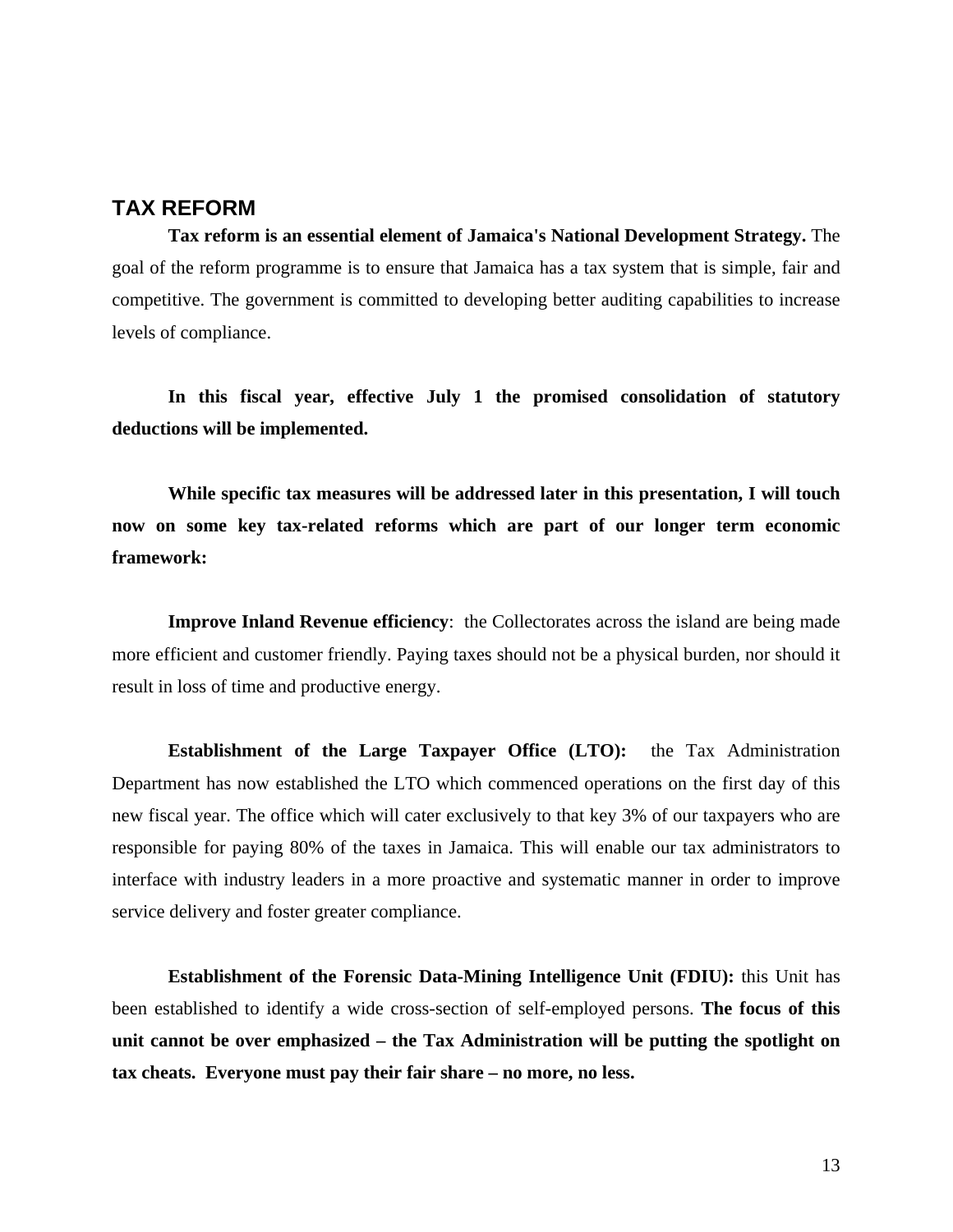### <span id="page-15-0"></span>**BECOME TAX COMPLIANT – A NEW PHASE OF AMNESTY**

 **It is estimated that over 200,000 Jamaicans of all walks of life who should be on the tax roll are not now declaring income taxes. I wish to issue an invitation to all of you to register now and make yourself tax compliant.** 

 **There will be no questions asked about your prior years of non compliance. Start with making a declaration for 2008/2009 and onwards. But if you do not accept this invitation, rest assured that our auditors will get to you.** 

**This is a new phase of the Amnesty Programme which will run from now until the end of October 2009. Bear in mind, that under the income tax act, if you do not use this opportunity to become tax compliant, when audited you will be liable to be assessed for several years of outstanding income taxes.** 

**More effective customs collections:** the global economic crisis has also affected international trade to the extent that government's optimal revenue potential at the department of customs has not been realized. In light of declines in the amount of cargo coming through our Ports, the Customs Department has committed itself to working even more assiduously to collect every dollar due to the government.

### **REVENUE PROTECTION DIVISION**

The Revenue Protection Division has been reestablished to plug revenue leakage at Customs, Inland Revenue and other departments of government. The government is serious about protecting the revenue in the general welfare of the people of Jamaica.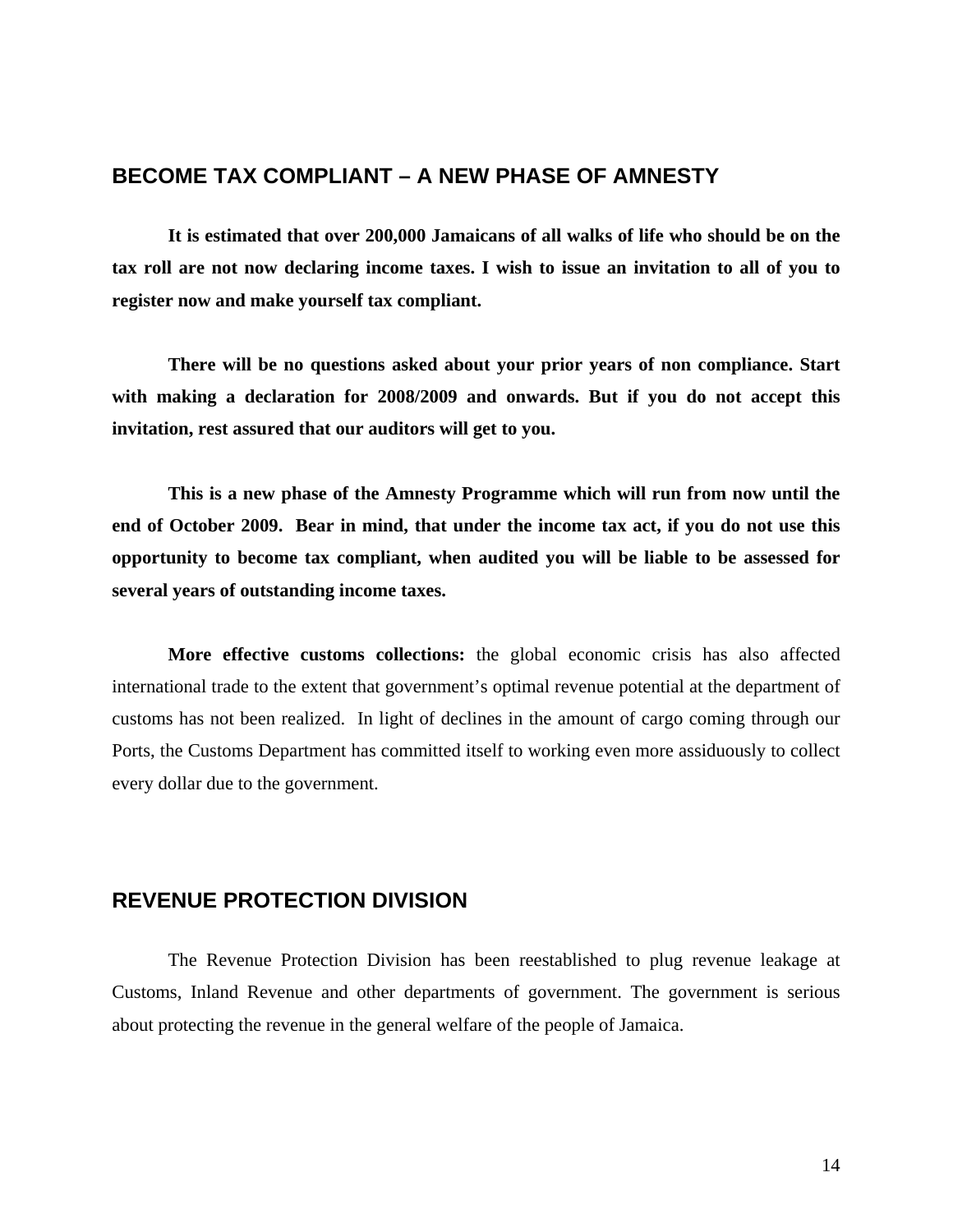**Establishment of a Central Treasury Management System (CTMS)**: the Ministry of Finance and the Public Service has reviewed the current system of managing public funds and considers it to be dysfunctional, resulting in ministries, departments and agencies; including para-statal entities holding large pools of funds on the one hand while on the other hand the ministry of finance and the public service (MFPS) are borrowing at large costs to the government.

In order to correct this wasteful and untenable situation the government will establish a central treasury management system (CTMS) during this financial year. This new aspect of financial management involves a holistic approach to the management of public funds and will provide real short and long term fiscal benefits.

**Establishment of a Public Accountability Inspectorate (PAI)**: the Inspectorate is charged with the responsibility to review critical reports that are tabled in Parliament. These reports include the Auditor General's Report, the Public Accounts Committee Report, the Public Administration and Appropriations Committee Report, the Audit Commissions, the Internal Audit Report and the Contractor General's Report.

The PAI will ensure that recommendations made in these Reports are actually followed and implemented. Should other issues arise from time to time, then the Minister's directive or the directive of the Financial Secretary will ensure that issues are investigated and that accountability and transparency are maintained. We believe that the PAI will increase efficiency and make great strides in rooting out corruption. The work of the PAI will not be confined to the conduct of affairs in the Ministry of Finance, but will also serve to scrutinize every Ministry and every Agency, where indicated.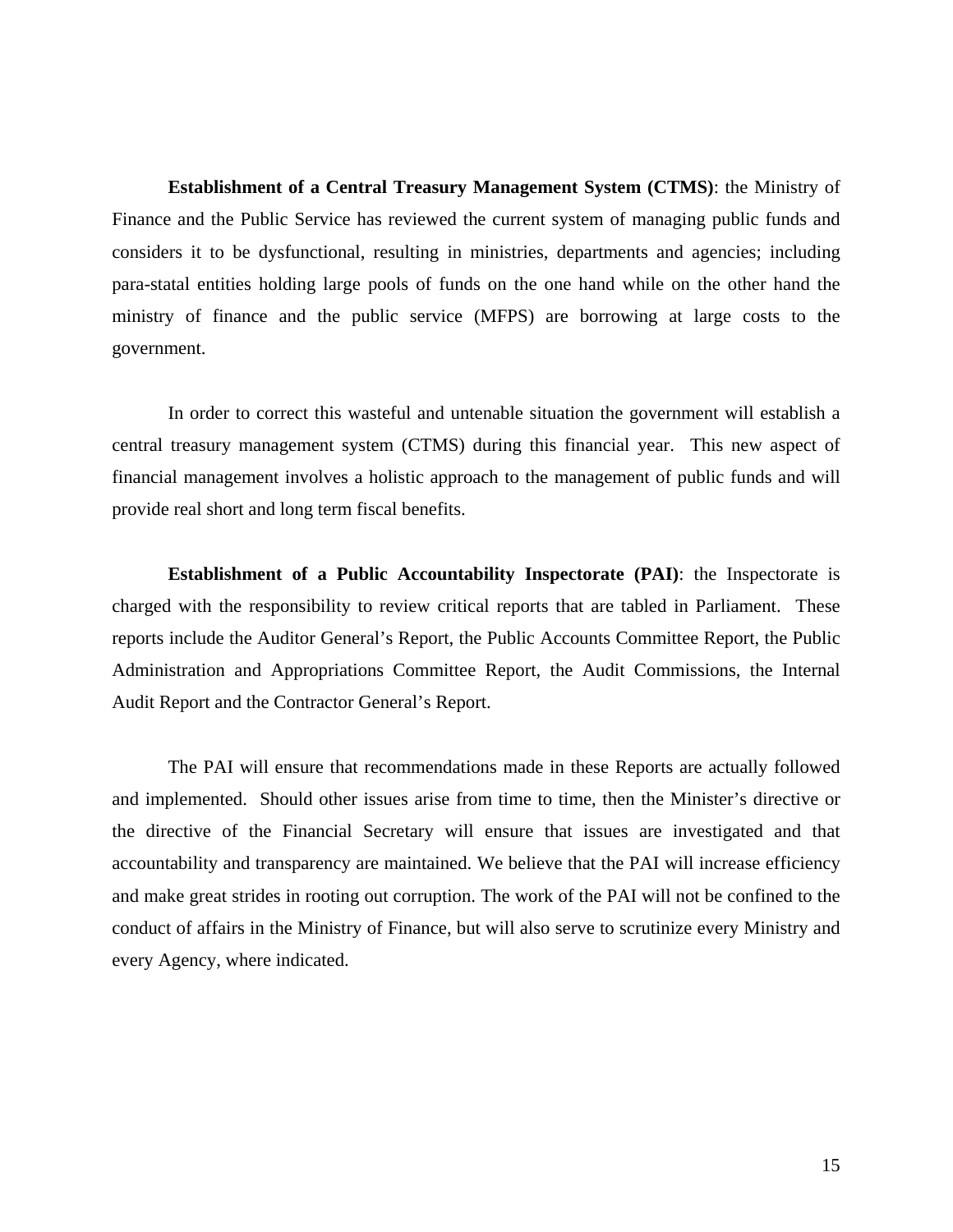## <span id="page-17-0"></span>**HIGHLIGHTS OF EXPENDITURE BUDGET 2009/10**

#### **ENHANCED SOCIAL SAFETY NET**

**This year's Expenditure Budget reflects the government's ongoing commitment to widening the Social Safety Net.** While many of the measures began last fiscal year, the global economic crisis only reinforces our commitment to ensuring that the most vulnerable members of our society are protected. Many of these measures will be expanded in 2009/2010, including:

**Education:** In addition to the abolition of tuition fees in public high schools which were successfully implemented last year, this year we intend to significantly expand the School-Feeding Programme in order to ensure adequate nutrition for our children. This is a crucial ingredient to their capacity and ability to learn. We have also increased the Education Budget to 13% of the National Budget on our way to our target of 15%.

**User fees in hospitals:** Last year, user fees were abolished as promised. This year, the government supported by the National Health Fund, will provide additional resources in order to deal with overcrowding in hospitals and ensuring that adequate supplies of drugs are available for patients.

**The Path Programme:** This programme will be expanded this year to ensure that the full quota of 120,000 additional Jamaicans who are deemed to be below the poverty line are brought into this important welfare programme. An additional \$800 million has been provided for this effort.

**Constituency Development Fund (CDF):** This fund was successfully implemented in the first year of the new government and has led to a wide range of projects implemented across all 60 constituencies islandwide, ranging from indigent house repairs, road repairs, agricultural projects, repair of basic schools and community centres, Back-to-School assistance, sports programmes, to name just a few.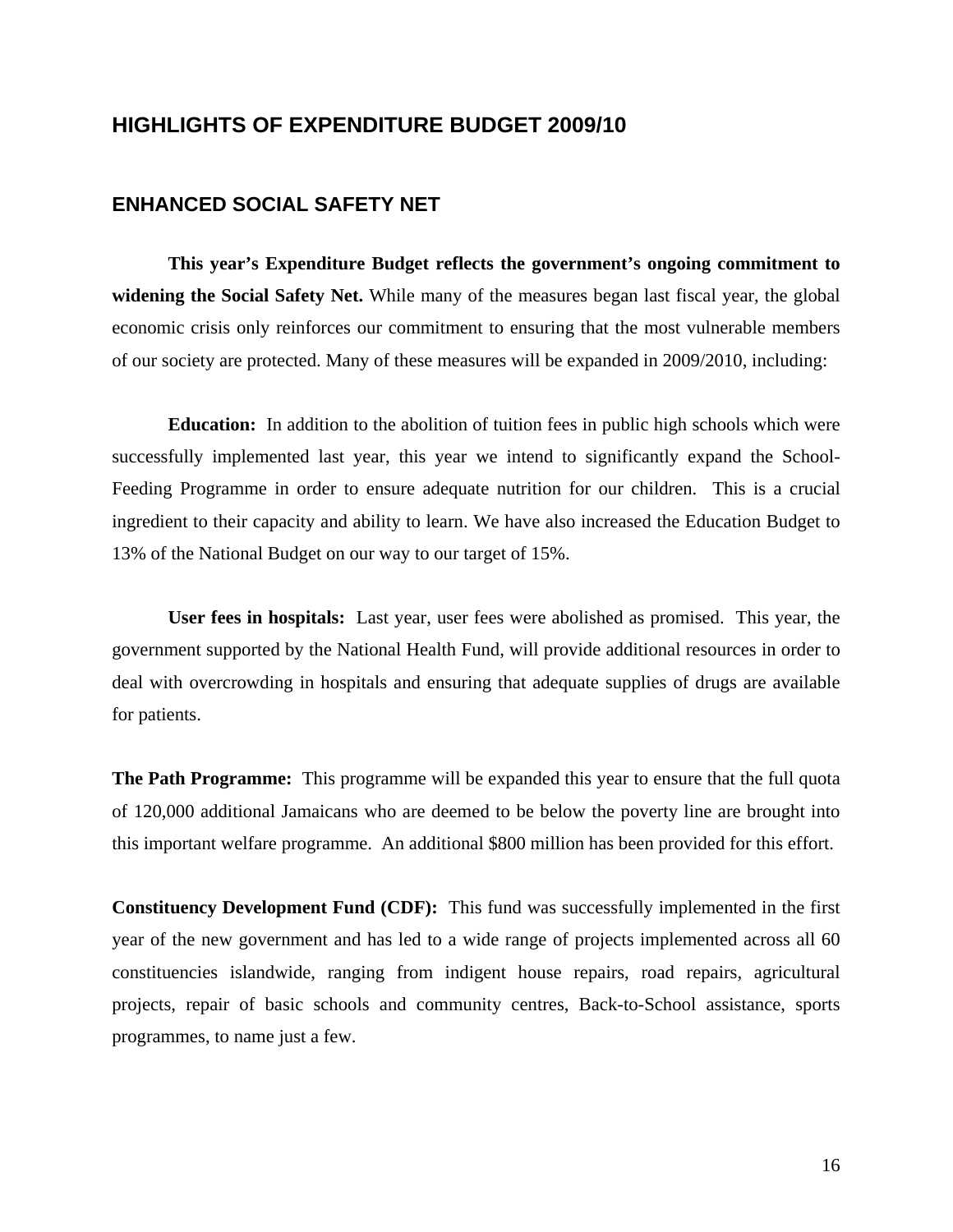#### <span id="page-18-0"></span>**CAPITAL EXPENDITURE**

For this fiscal year, the government plans to spend \$108B in capital expenditure comprising of \$43B for central government and \$65B for public sector bodies such as: NHT, UDC, Port Authority of Jamaica, amongst others.

This level of capital expenditure will provide a vital platform for development an important part of rebuilding the country's infrastructure.

**These four programmes combined, with the JSIF and other social programmes which cost the government well over \$11 billion, represents a meaningful effort on the part of this government to strengthen the social safety net, where hundreds of thousands of Jamaicans have already been the beneficiaries of these efforts. We look forward to expanding these vital services this fiscal year.** 

#### **Agriculture**

The government continues to demonstrate its commitment to the productive pillars of the economy with a budgetary allocation of \$6.895 billion to the ministry of agriculture. This represents a 17.23% increase over the \$5.882 billion allocated last year.

 These funds will be well spent throughout the year as the sector will benefit from new initiatives designed to increase productivity in agriculture. These include: the establishment of a state-of-the-art centre for excellence in agriculture, the promotion of greenhouse technology and the enhancement of post-harvest facilities and capacity through modern cold-storage and packaging techniques.

#### **National security**

Repair work was carried out on over 50 police stations in the last fiscal year and construction work will commence this year on the public morgue with refurbishing work to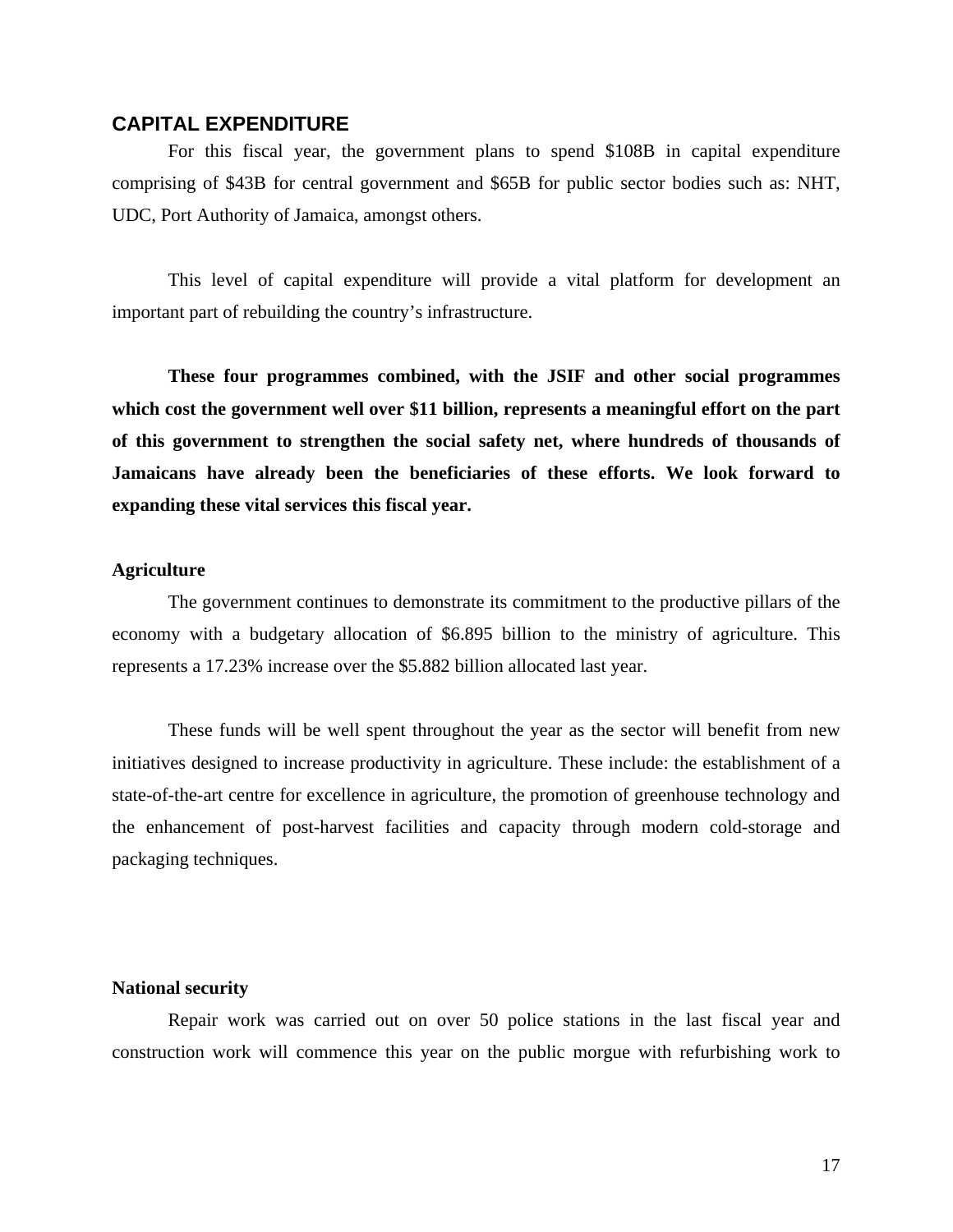<span id="page-19-0"></span>begin on police stations in Ramble, Kendal, Spalding, Frankfield, Chapelton and Darliston, as well as expansion of the Police Training Academy at Twickenham Park.

 A total of US\$83M was expended during the last fiscal year to procure some 400 vehicles for deployment throughout the force. All but 150 of these vehicles have already been delivered.

## **FINANCING PROGRAMME FY09/10**

For FY 2009/10 the central government is targeting a fiscal deficit of 5.5% of GDP, equivalent to \$65.4 billion. The budget of \$556.7 billion reflects above-the-line expenditure of \$401.9 billion and amortization payments of \$150.4 billion.

#### **Revenue and Grants**

Expected revenue for this fiscal year will be \$321.1 billion with tax revenue contributing 86% of this total for FY 2009/10.

|                 | <b>J\$</b> billion |
|-----------------|--------------------|
| Tax revenue     | 274.9              |
| Non-tax revenue | 15.5               |
| Bauxite levy    | 0.1                |
| Capital revenue | 20.3               |
| Grants          | 10.2               |
|                 |                    |
| Total           | 321.1              |

An economic slowdown in several key sectors will challenge fiscal revenues in FY 09/10. Mr. Speaker, for the 11-month period to February 2009, gross earnings from tourism are estimated to have declined by 1.1%. Provisional remittances figures for FY 08/09 indicate a decline of 16.6%.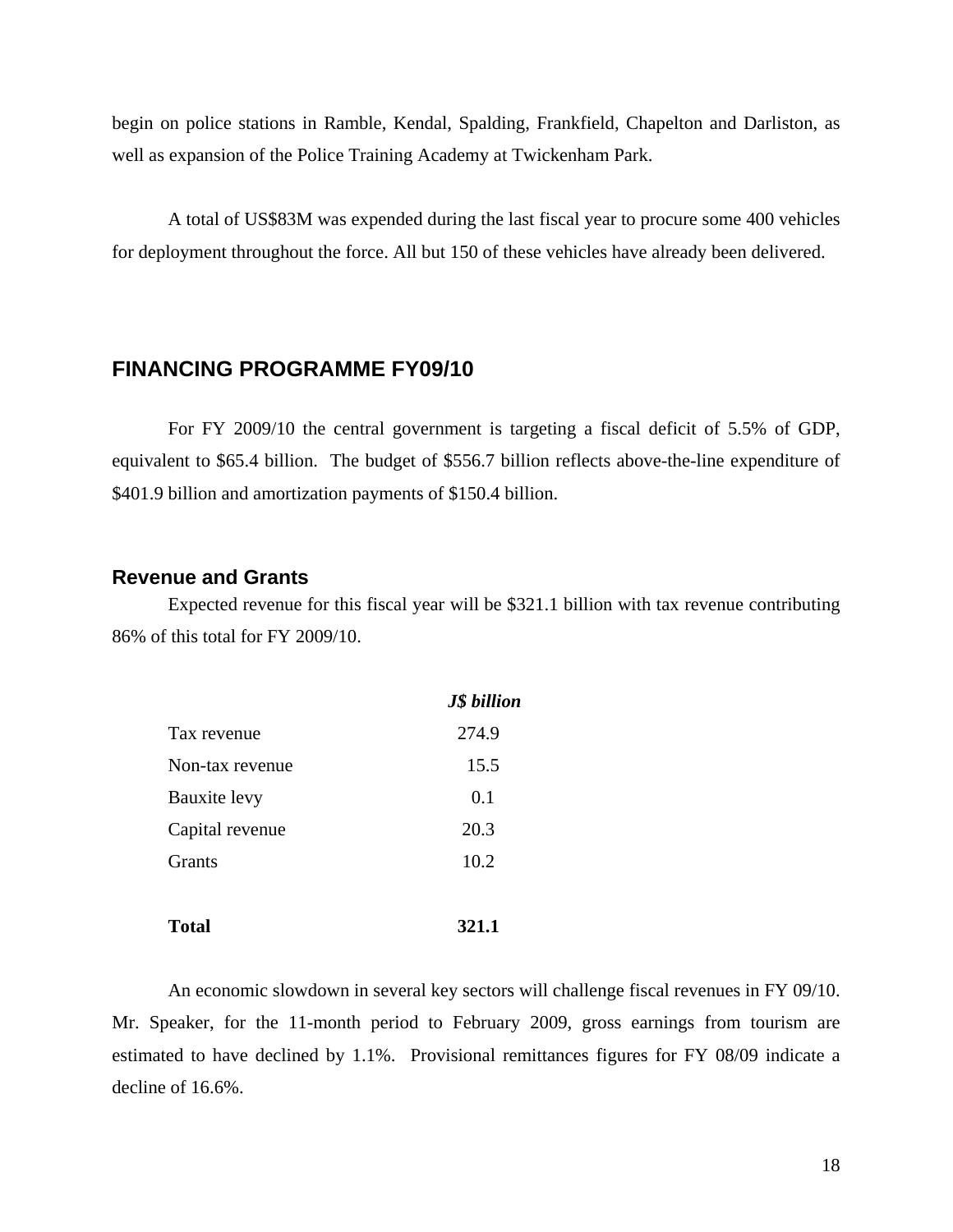<span id="page-20-0"></span>There is a huge fallout in the bauxite sector which is manifested in a large decline in revenue to the government. The industry earned \$5.0 billion in 2007/2008, \$4.4 billion in 2008/2009 and is projected to earn only \$139M in 2009/2010 in bauxite levy receipts.

Mr. Speaker, in light of the significant revenue fallout occurring within various sectors such as, bauxite/alumina, tourism, export agriculture and falling revenue from border taxes, GCT and PAYE, there is need for replacement revenue, there is need for equity in sharing the tax burden, there is need to get more people into the tax net, there is need to garner more funds for infrastructure development and the rebuilding and maintenance of the social fabric of the country, and there is the long overdue need to reduce dependence on borrowing to finance our obligations.

The government is committed to undertake profound reform of the tax system to address the issues of equity, efficiency, effectiveness and revenue adequacy, the government has reviewed a menu of options that will help to satisfy these objectives.

#### **Borrowing Programme**

Based on the projected revenue and expenditure the borrowing requirement for the central government amounts to \$215.8 billion for FY 2009/10. This will comprise external financing of \$29.4 billion, to include loans for investment projects and policybased/development policy loans. The remaining portion of the loan raising programme of \$186.4 billion will be raised on the domestic market.

Mr. Speaker, based on the revenue forecast and the Expenditure Budget to be approved by parliament there remains a fiscal gap of \$18.131 billion or 1.5% of GDP. Before I indicate how we intend to close this gap Mr. Speaker, I believe we need to examine closer what has been happening to our economy and our revenue.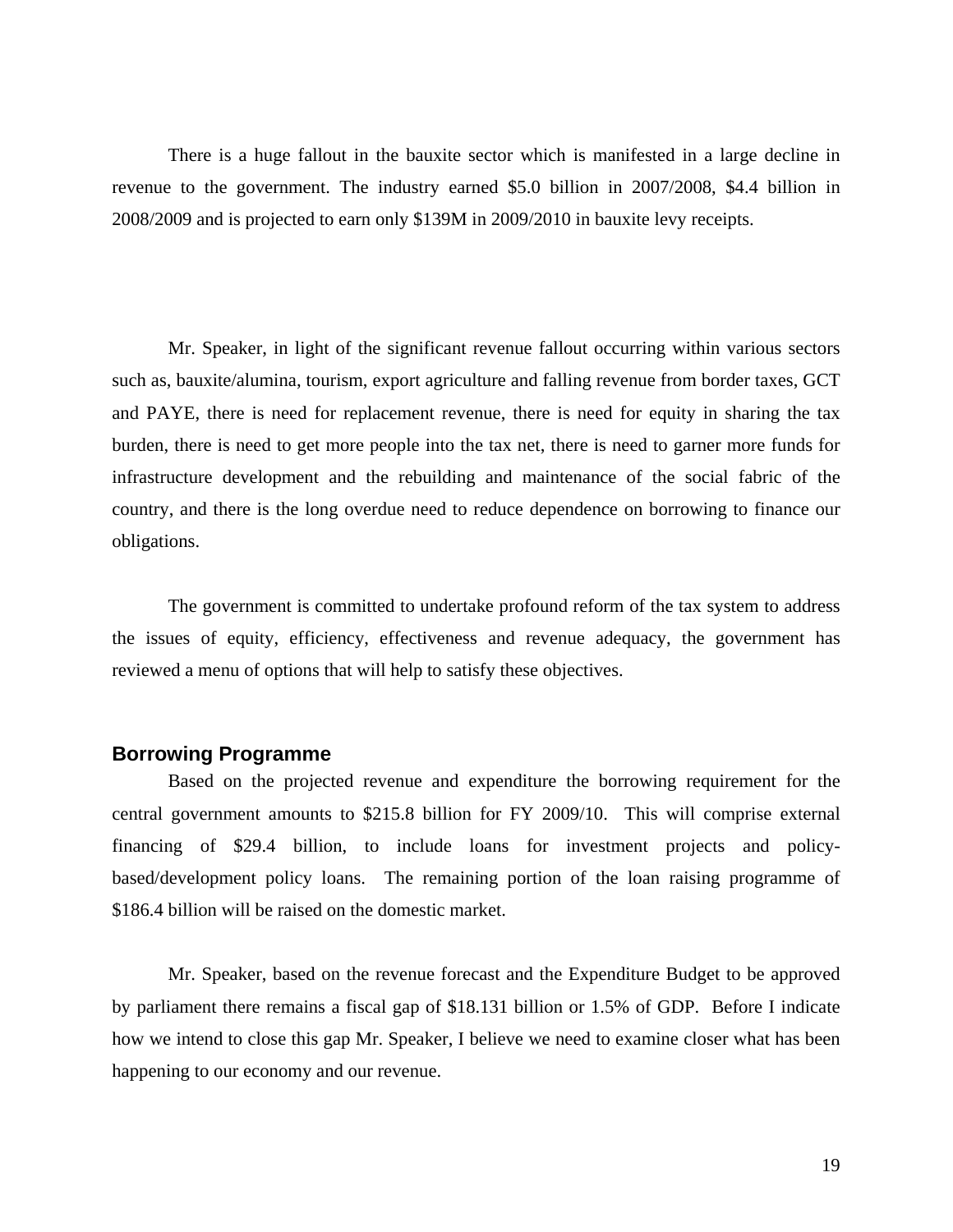### <span id="page-21-0"></span>**REVENUE PROGRAMME 2009/10**

**After careful consideration, we have decided to implement new fiscal measures designed to better position Jamaica to withstand the global economic crisis.** Our decision has been guided by two core principles: fiscal responsibility and equity. We believe that collectively these measures will allow us to meet our commitments to the Jamaican people, increase the fairness of the tax system and better position the Jamaican economy over the long term.

**Our fiscal package will allow us to meet our commitments to the Jamaican people, the most important of which is the protection of the most vulnerable members of society during these difficult times.**

These measures include: an increase in the taxes on fuel, a broadening of the GCT base and an increase in the minimum income tax threshold.

**Even after the effect of new taxes, the price of gasoline will be significantly below recent levels and will be among the lowest in the region.** Through much of 2008, Jamaicans paid as much as J\$80 per litre for gasoline. The price of gasoline today range between J\$50 and J\$60 per litre. Even with this increase in fuel prices, Jamaica will continue to enjoy some of the lowest prices of gasoline in the region – significantly lower than gasoline sold in Barbados, the Bahamas or the Dominican Republic.

| Table 1: comparative gasoline prices in selected countries of the Americas, 2009 |                                   |  |
|----------------------------------------------------------------------------------|-----------------------------------|--|
| Country                                                                          | Regular gasoline (US\$ per litre) |  |
| Antigua and Barbuda                                                              | 0.78                              |  |
| <b>Bahamas</b>                                                                   | 0.92                              |  |
| <b>Barbados</b>                                                                  | 0.95                              |  |
| Canada                                                                           | 0.71                              |  |
| Dominica                                                                         | 0.76                              |  |
| Dominican republic                                                               | 0.83                              |  |
| Jamaica                                                                          | 0.59                              |  |
| <b>Montserrat</b>                                                                | 0.71                              |  |
| St. Lucia                                                                        | 0.95                              |  |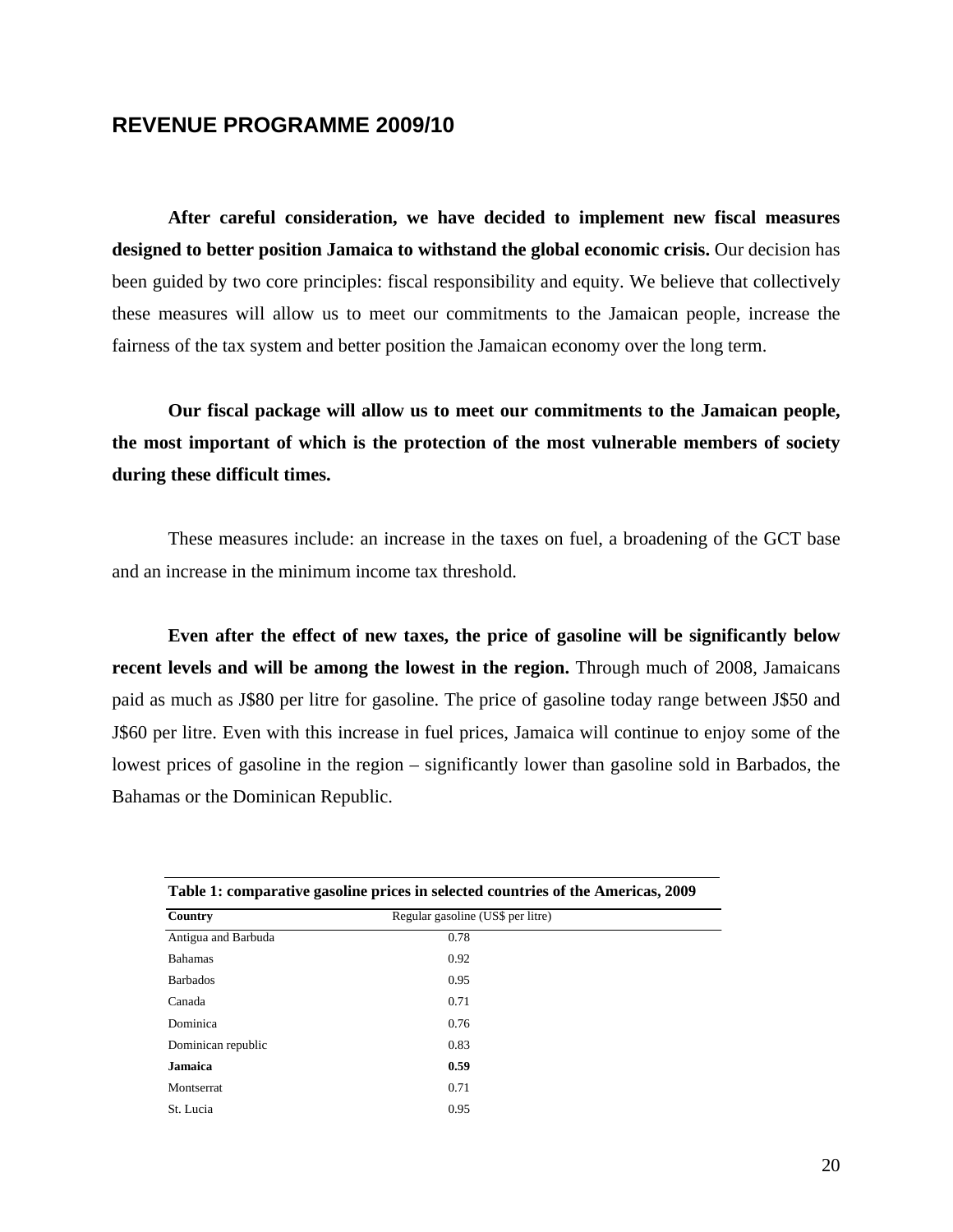<span id="page-22-0"></span>

| 0.76 |
|------|
| 0.79 |
|      |
| 0.54 |
| 1.39 |
| 0.42 |
| 0.75 |
|      |

Notes: <sup>a</sup>Prices are for the most recent day (after March 18, 2009) for which data are available. Prices for the UK and the US are for march 30, 2009. Jamaica's price is for April 3, 2009.

*Sources*: compiled using data from various websites including www.petrolprices.com, www.eia.doe.gov and www.ceis-caribenergy.org [accessed April 3, 2009].

### **ENHANCED ROAD MAINTENANCE FUND**

**Mr. Speaker, a portion of the increase in the SCT on fuel will be dedicated to the enhancement of the existing Road Maintenance Fund which is presently funded by a portion of the annual receipt of motor vehicle licences. This will be used for rehabilitating and repairing arterial roads islandwide.** Many of these roads have been in a deplorable condition for many years due to the lack of a proper Road Maintenance Programme. In addition, there are many main roads which are also inaccessible as a result of hurricanes dating as far back as hurricane Ivan from 2004.

Roads in Portland are a glaring example of the horrible state of our rural road infrastructure islandwide. This fund will also serve as a contingency fund for the rehabilitation of our roads in the event of natural disasters in the future.

The RMF will this year receive 20 per cent of the fuel tax, next year 35 percent will be allocated and in year three 50 per cent of the tax will be put into this fund.

**In this fiscal year 09/10, some \$3.0 billion will be put into the RMF to lift the expenditure on road repairs from \$7.8 billion to \$10.8 billion.**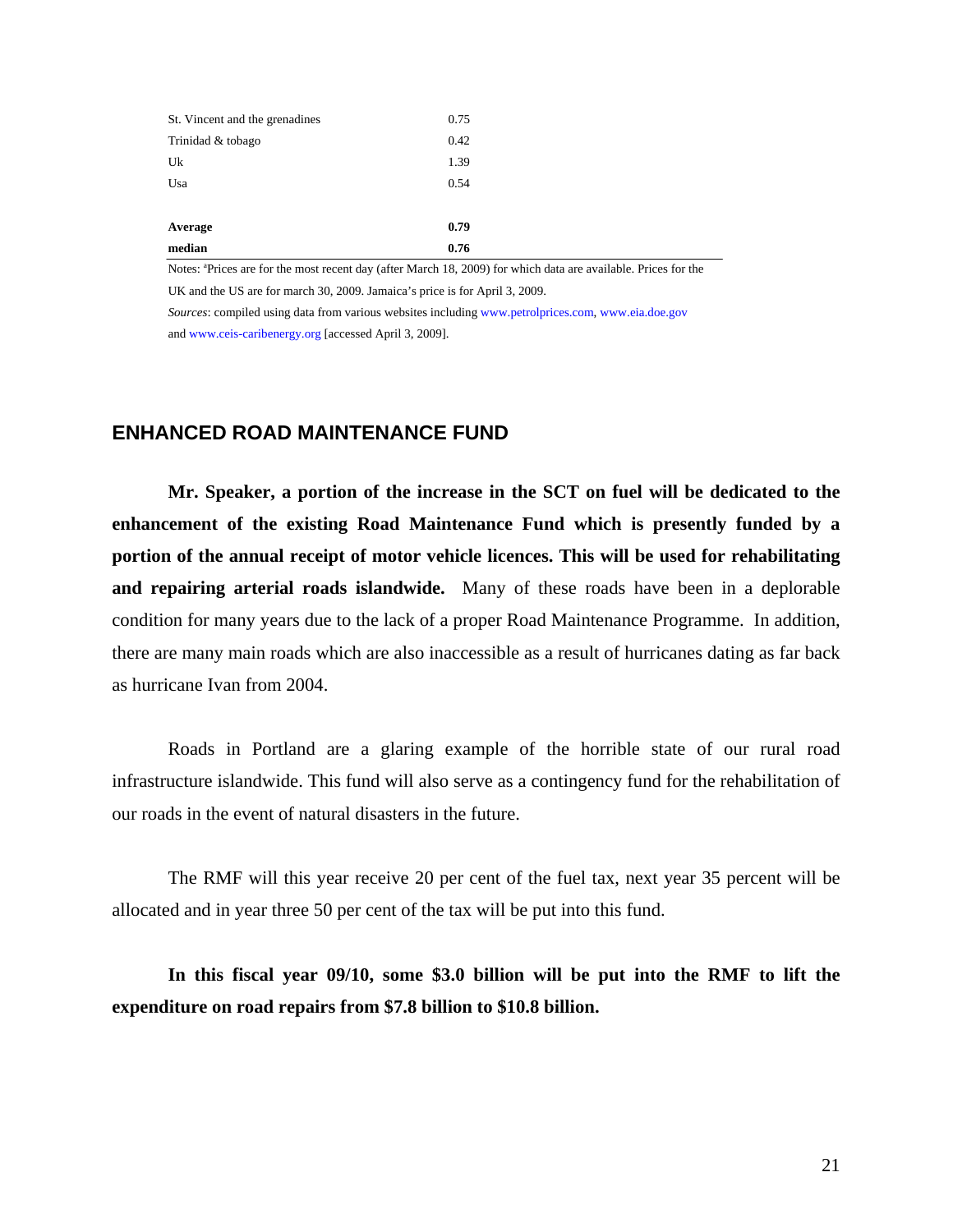<span id="page-23-0"></span>**Mr. Speaker, the management of the RMF will be reviewed to incorporate an oversight board which will include representatives of various stakeholders such as Transport operators, Taxi Associations and other Civic groups.** 

#### **INCOME TAX THRESHOLD**

**We have taken additional steps to directly improve the fairness of the tax system by implementing measures that will put money back into the hands of our most burdened tax payers.**

 **For too long the brunt of the fiscal burden has been borne by PAYE workers. There are over 1.3 million workers in the labour force, but just 323,000 PAYE workers. These workers continue, year after year, to bear an unreasonable tax burden. Every independent assessment of our tax system has found that this arrangement is woefully unfair. As a result, we have decided to commit ourselves to correcting this inequity.** 

Mr. Speaker, **the government has decided to double the income tax threshold from \$220,500 to \$440,000 by January 1, 2010 in two stages. The first stage will be adjusted to \$320,000 on July 1 of this year. By this measure, as of January 1, 2010 an additional 85,000 workers will no longer pay income taxes, making it a total of 132,000 PAYE workers no longer paying income taxes.** 

**And Mr. Speaker, with this new threshold in the first full year of implementation, some 191,000 PAYE workers will take home an additional \$55,000 per year.** 

**We recognize that our ultimate responsibility is to defend the interests of the Jamaican people and the Jamaican tax payer. We believe that these revenue measures are consistent with that objective**. We have taken these decisions after careful consideration and an analysis of the alternative courses of action.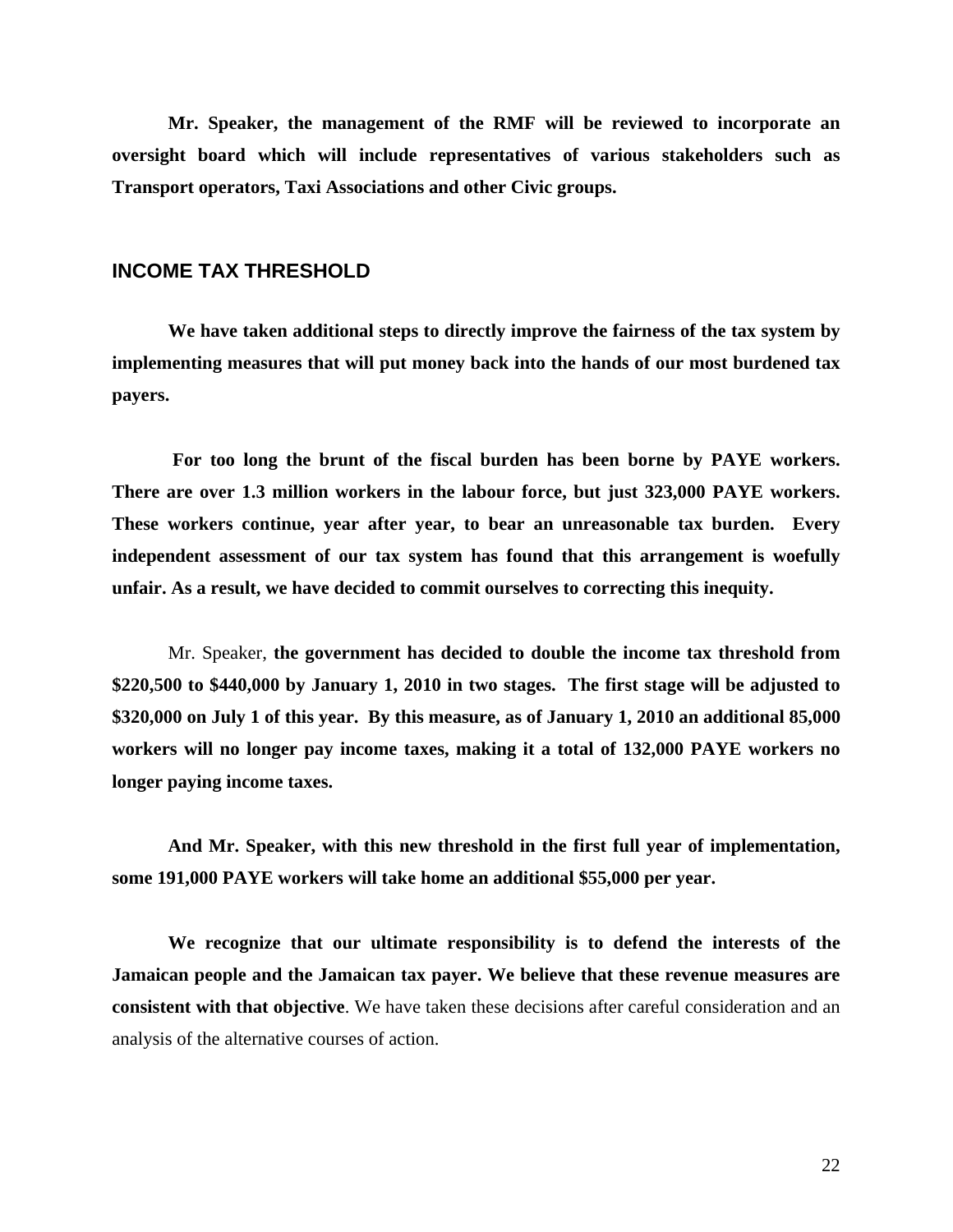<span id="page-24-0"></span>We know that some of these decisions are politically arduous. Nonetheless, we are committed to putting the interests of Jamaica first. We are confident that collectively these measures will improve fiscal stability during the economic crisis we are currently experiencing. Equally as important, they will improve the basic fairness of our system, improve infrastructure and better position our economy for growth and development over the long term.

## **CONCLUSION**

**Mr. Speaker, Honourable members,** 

**The stakes of this year's Budget Debate are high.** Our collective ability to combat the economic crisis will define our generation of leaders. More importantly, it will determine the standard of living of future generations of Jamaicans. Successfully overcoming this period of turmoil is not just the most important task we face as a government, it's the most important task we face as a society. **The Government of Jamaica is prepared to use every tool at its disposal to combat the economic difficulties we face.** 

Our history is replete with missed opportunities; in the past, we have placed political opportunism above the national interest; for too long, we have postponed the inevitable and believed that we can 'do the same thing the same way under the same conditions and yet expect a different result'. Many times we have underestimated the good sense and intelligence of our people, even though time and again they have proven their strength, resilience and deep appreciation of what is good for us and the development of our country.

**This time, this Administration, both Sides of this Honourable House, businessmen and women, our workers, elders and youth must equate national development with their future well being. The prospects of our country must now become everybody's business! We dare not miss this moment; we cannot afford to lose this opportunity.** 

**Jamaica's potential for growth and prosperity remain to be fully exploited.** Our brand is still strong and remains instantly recognizable throughout the world. Our sun, sea and